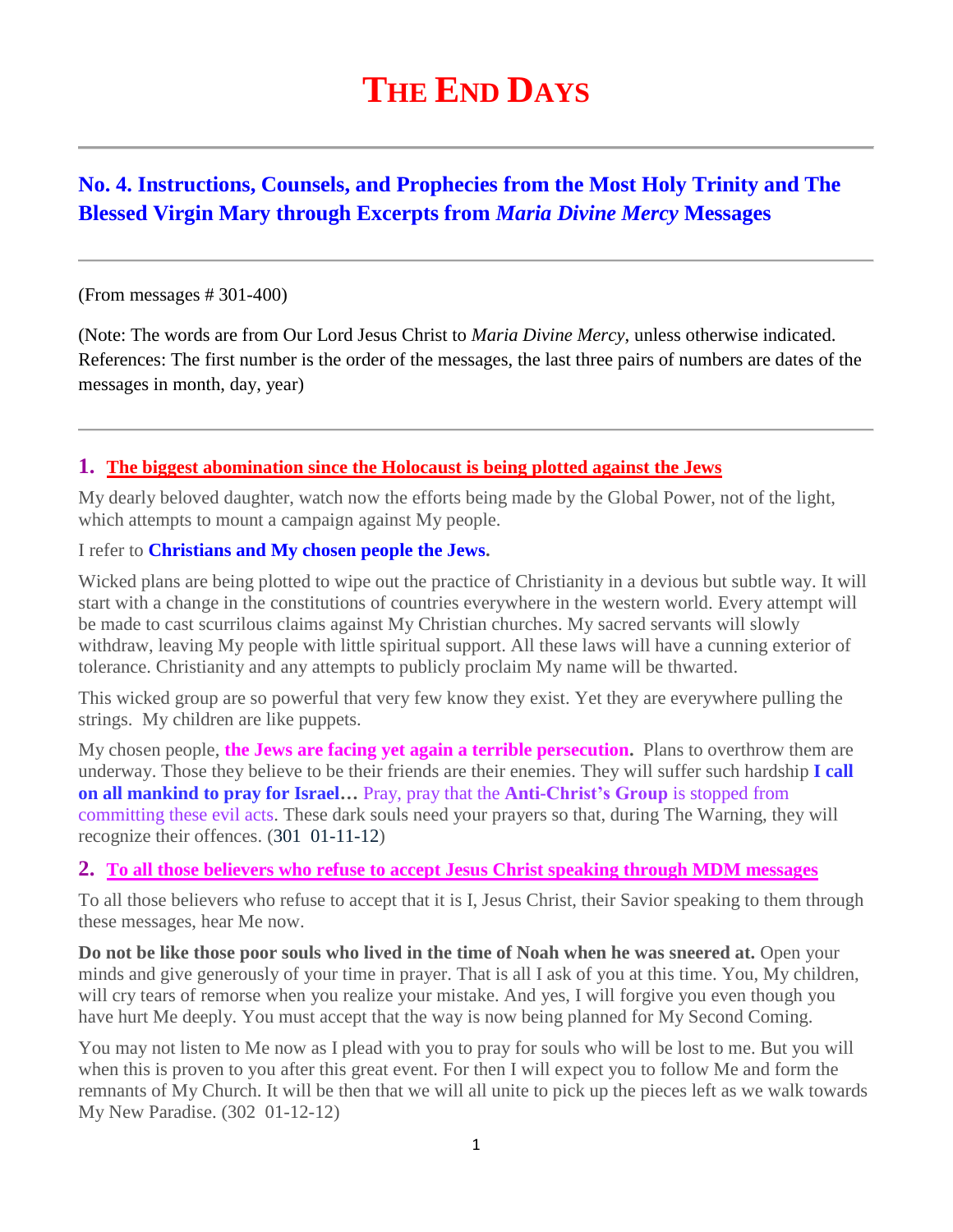### **3. Pray for those who are obstinate in sins after the Great Warning**

My Father's hand will fall swiftly on those who ignore My Son's mercy. He will not tolerate their disobedience once the truth has been revealed to them.

Those who turn their backs on My Son, after The Warning, **will be accorded a certain period of time in**  which to show remorse for their sins but this will not last long. Pray for those souls whose obstinateness will be their downfall. My child, the changes are already underway and **much will happen quickly.**

### **Watch the skies, children, for the first signs of My Son's Mercy.**

For those with humble and contrite hearts, have no fear, because this is the time you have been waiting for.

### Those souls who do not recognize My Son's existence will be surprised and sorrowful when the Truth is finally presented to them.

Those tormented souls who have pledged allegiance to the Evil One will be overwhelmed with grief, while others will hide from the Truth because they will not be able to withstand the light.

Pray that all such souls, through the prayers of others, can and will be redeemed in the eyes of My precious Son. (303 01-13-12)

# **4. [Scientists will publicly deny this miracle \(the Great Warning\)](http://www.thewarningsecondcoming.com/scientists-will-publicly-deny-this-miracle-has-taken-place/) has taken place**

My rays of Mercy, which will commence with the pink skies, will flood the earth to save mankind. Not one person will be excluded. Presidents, Kings, Queens, Princes, Paupers, Celebrities, Beggars, thieves, murderers, atheists and believers in God the Father and Me, his beloved Son will all be touched by my gift.

### There are only two paths. Come with Me your Divine Savior or face the fires of Hell.

I am ever merciful but there will be so little time for you to show remorse after The Warning. Many scientists and those in Satan's army will be used to publicly deny that this great miracle will have taken place. Pray for them so that this deceit does not seduce those lukewarm souls who may be tempted to turn their backs on Me yet again. (304 01-13-12)

### **5. [God the Father: Final messenger to herald the Second Coming](http://www.thewarningsecondcoming.com/god-the-father-the-last-end-time-prophet/)**

### **You, My daughter, are the final messenger sent to herald the arrival of My beloved Son, Jesus Christ for His much anticipated Second Coming.**

The holy path of your work, you the final messenger sent to earth to help save humanity from the final grip of Satan, has been foretold in the scriptures. The world has been awaiting these instructions by My Holy Command.

### **Many false prophets will try to block this, My holy word, through the spread of lies and confusion.**

All preparations are in place. After My beloved Son's Great Mercy the time will be set aside to prepare the world for His Second Coming.

Yes, children, I am now arranging to save My children from the darkness. I am reclaiming My creation, my children, and I am taking you to your rightful home, your inheritance. The New Paradise.

Be patient, children. Just remember I love you. Trust in Me and in My Holy Word given to you through My end-time Prophet Maria Divine Mercy. (305 01-16-12)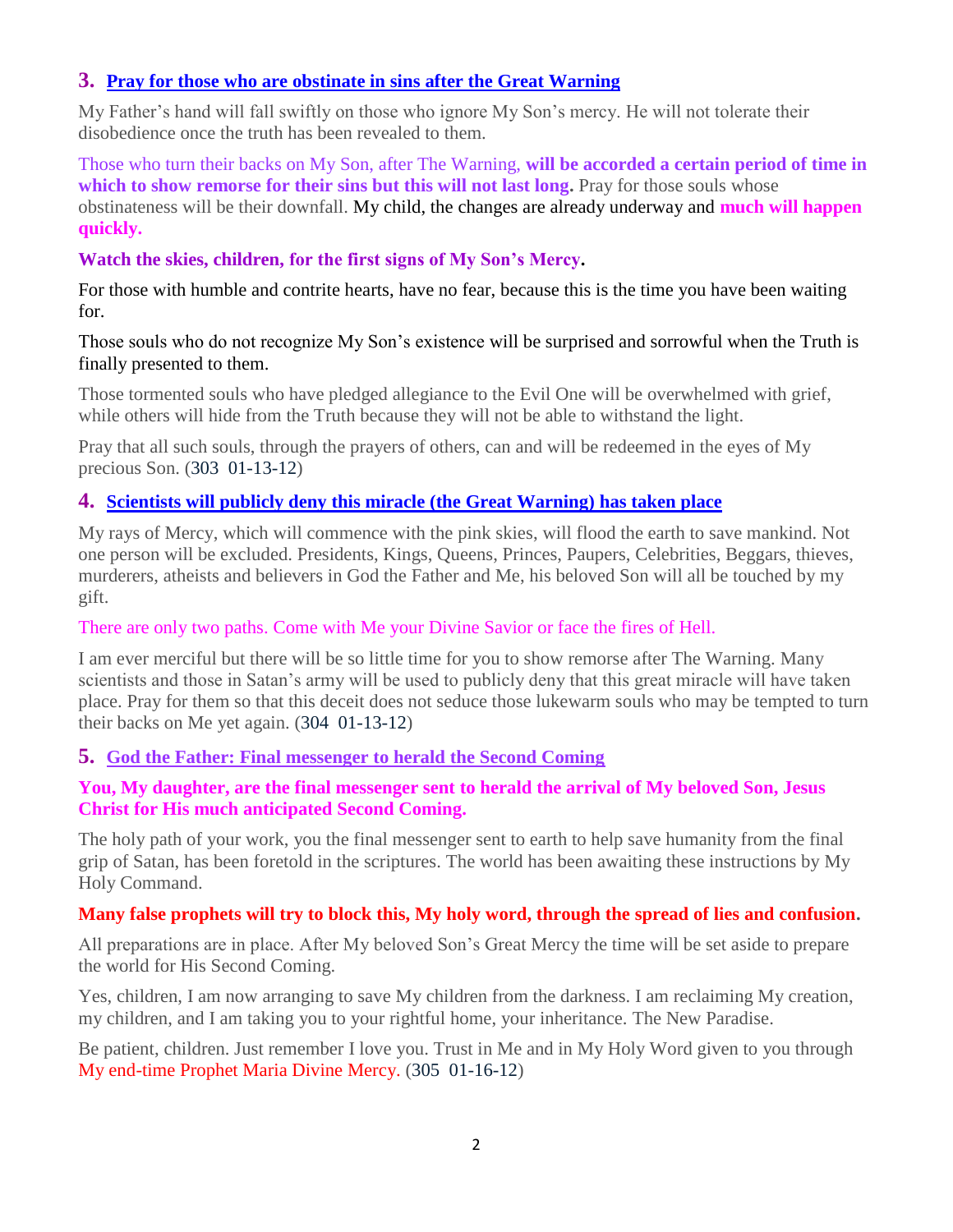### **6. Sacred Servants, you will be led towards the False Prophet**

Come to Me. Hear Me now. Your suffering will be difficult, for Satan will not give you a moment's rest.

He knows that I am making myself known not just through My end-time Prophet Maria, but through many souls. Those souls of mine, chosen to be the end time messengers will be the ones who will be blocked by My sacred servants the most. You will, sadly, be led by the Deceiver towards the false prophet instead and his minions who spew lies and untruths everywhere. For those of you quick to condemn my messengers, be very careful. **You, My sacred servants, will be the main target of the Deceiver.** It will be your minds which will be turned the other way first. For when you turn your back on Me, your Divine Savior, **you will then steer My people in the wrong direction.** Unwittingly you will prevent them from hearing the truth from My divine lips. You will starve My children of the nourishment essential to their spiritual growth.

Know now that the end times are upon you. **Do not squander the time you have left living in a vacuum of lies and confusion.**

The battle has begun and My Remnant Church will be saved as it marches with Me to My Glorious New Reign. (306 01-17-12)

### **7. Virgin Mary: Wicked plan within [The Vatican to destroy the Catholic Church](http://www.thewarningsecondcoming.com/virgin-mary-wicked-plan-within-the-vatican-to-destroy-the-catholic-church/)**

Pope Benedict XVI is being plotted against, within his own corridors, by an evil sect. They are responsible for twisting the Truth of my Son's Teachings. So little is known about them or their vile works. They have driven the True Doctrine from the Catholic Church and in its place, a lukewarm, watered down version has been force fed to Catholics, over the last forty years.

Pray that they do not drive the Pope away. Pray that the False Prophet will not take the seat of the Holy Father, so that he can spread lies. Pray that those sacred servants in the Vatican are strong enough to withstand this evil plot, designed to destroy the Catholic Church. **They plan to replace the Holy Vicar Pope Benedict XVI with a dictator of lies.** He will create a new Church in league with the Antichrist, and his group, in order to deceive the world. Wake up, children, to the Truth. This wicked plan has changed the fundamental authenticity of the Catholic Doctrine over the years.

**You insult my Son when you receive the Holy Eucharist in the hand.** This was their doing. Great division will emerge within the ranks of priests, bishops, archbishops and cardinals. One side against the other. Those true disciples will have to hide and preach privately, or else be killed. So hidden will the True Church be, that the true faithful will have to bind together in order to practice their allegiance to my Eternal Father.

Await now and prepare for the Catholic Church to announce these changes. Then, you will know the Truth of what I tell you. (307 01-18-12)

### **8. The [Antichrist who is hidden in the wings will soon appear in the world](http://www.thewarningsecondcoming.com/anti-christ-who-is-hidden-in-the-wings-will-soon-appear-in-the-world/)**

To those who believe in Me, you must listen now. You will grow in numbers after My Great Mercy is shown to the world and your voices will echo from the wilderness. It will be through your strength and fighting spirit that **My Church will be able to survive the persecution.**

**The purgatory on earth,** soon to be experienced by souls who show true remorse for their sins after The Warning, will be difficult. This penance is important children. Do not fight it. Accept it.

You, children, have nothing to fear when you walk humbly by My side. Your humble obedience is essential if you are to be given the graces in order to stay strong, to keep your nerve and **fight in My army against the Antichrist. (**308 01-19-12**)**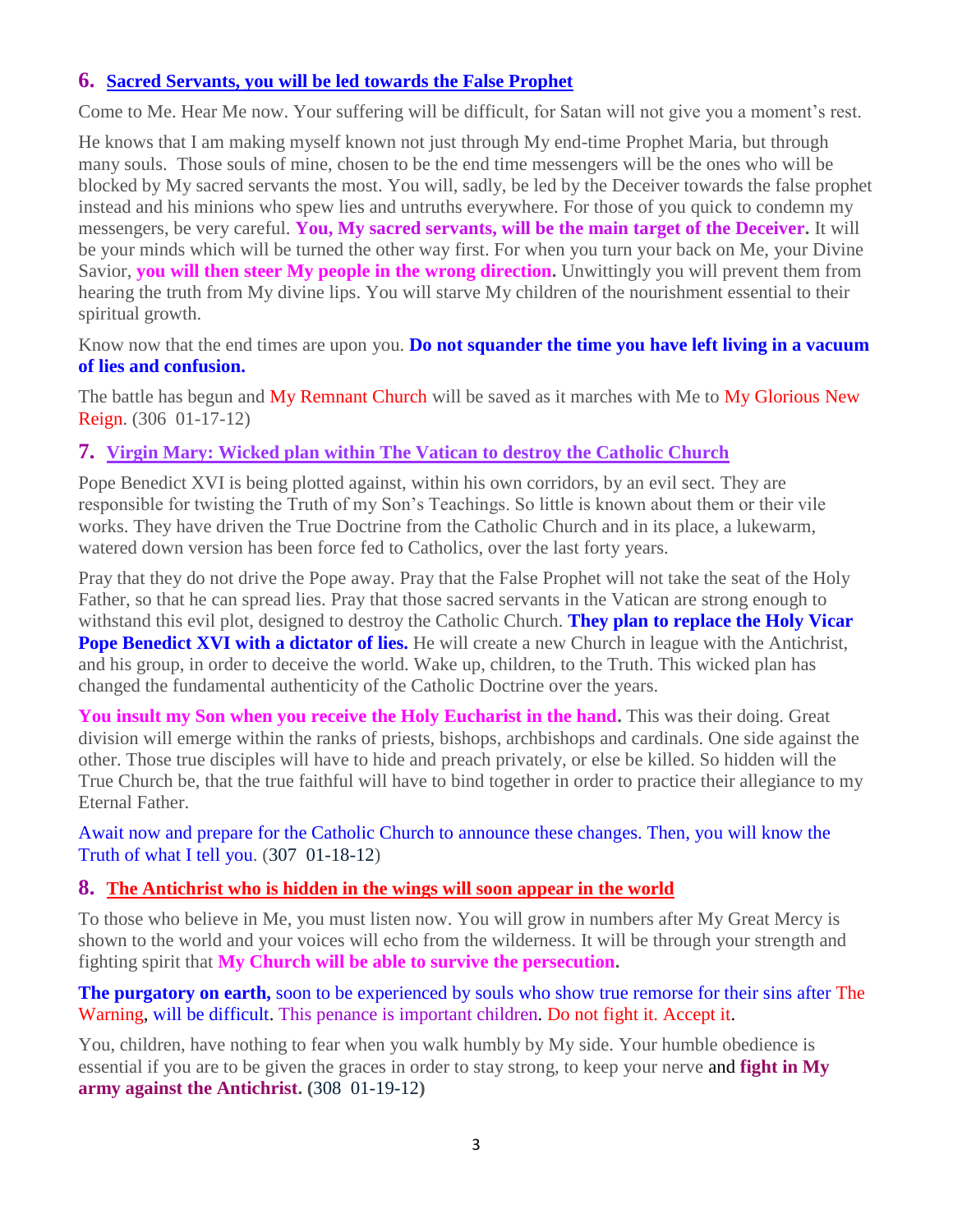### **9. [The Sealed Book of Truth will be opened in preparation for My Second Coming](http://www.thewarningsecondcoming.com/the-sealed-book-of-truth-will-be-opened-in-preparation-for-my-second-coming/)**

**No sooner will the Warning have taken place than a number of events will occur.** The Antichrist and his group, although weakened as a result of the global confession, **will begin to plan his seizure of My Holy Church from within.**

My army will take position and begin to fight to save the Holy Catholic Church from ruination. **They, the False Prophet and his followers will not win**, My daughter, but how I cry for those sacred servants of mine who will fall by the wayside. So deluded will they be that they will think they are following the orthodox Catholic Church. In fact, they will be siding with the **False Prophet who will rule over My Holy See with pride and contempt in his heart.**

The Holy Seat of Peter will be desecrated by Satan's fallen angels in league with the anti-Christ and his various organizations. The sealed Book of Truth will be opened and the secrets revealed through you, My daughter, for the whole world to see. (309 01-20-12**)**

### **10. [False Prophet will be treated like a living Saint. Those who oppose him will be considered](http://www.thewarningsecondcoming.com/false-prophet-will-be-treated-like-a-living-saint-those-who-oppose-him-will-be-considered-a-heretic/)  [heretics.](http://www.thewarningsecondcoming.com/false-prophet-will-be-treated-like-a-living-saint-those-who-oppose-him-will-be-considered-a-heretic/)**

You duty to Me, My beloved army of followers, is to help Me prepare the way for **My forthcoming Divine Reign on earth.** I need your help. I need your prayers. Your prayers will weaken the work of the Anti-Christ as well as the **False Prophet who will take up position in the Holy See of Rome.**

To all My children, you must know that I am all forgiving. Even those who are involved with satanic groups, about whom I speak, can be saved from descending any further downwards to the gates of Hell.

#### Sin can be diluted because of prayer. **You do not have to go into battle and fight with your fists raised, all you have to do is to pray.**

My children, be aware, however, that the False Prophet will have you believe he is also preparing you for a similar place of Paradise. His lies will enthrall a naïve group of Catholic followers. He will present a wonderful and loving external charisma and all of My children in the Catholic Church will be confused.

**One sign to look out for will be his pride and arrogance hidden behind an exterior false humility**. So fooled will My children be that they will think he is an exceptional and pure soul. He will be treated like a living Saint. Not one word out of his mouth will be questioned. He will also appear to have supernatural gifts, and people will instantly believe he can perform miracles.

Anyone who opposes him will be criticized and considered heretics. My true Sacred Servants **will have to say Mass privately and in many cases not in a Catholic Church. They will have to offer Masses in refuges.** (310 01-21-12)

### **11. Good News – [God, My Eternal Father, has sanctioned the salvation of much of mankind](http://www.thewarningsecondcoming.com/good-news-god-my-eternal-father-has-sanctioned-the-salvation-of-much-of-mankind/)**

This means that many will convert during The Warning, and those who don't, may be saved because of the power of prayer.

**It does not mean that all will be saved because, sadly, they won't**. Those hardened people, whose first allegiance is to Satan and the evil sects he controls in the world, will not want to be saved. **Instead they**  will choose a different Paradise. A paradise they are led to believe exists outside of the one promised to mankind by My Father. This false Paradise, which **satanic followers of the Beast believe in, does not exist.** It has been created by Satan in the minds of his disciples and is simply an illusion. So much is promised. Dark souls believe in a different universe, a different entity, where God does not exist. **They believe in other life forms, other creatures and a peaceful regime all of which is based on a lie.** None of this is real, children. It does not, nor cannot exist, because it was not created by My Father.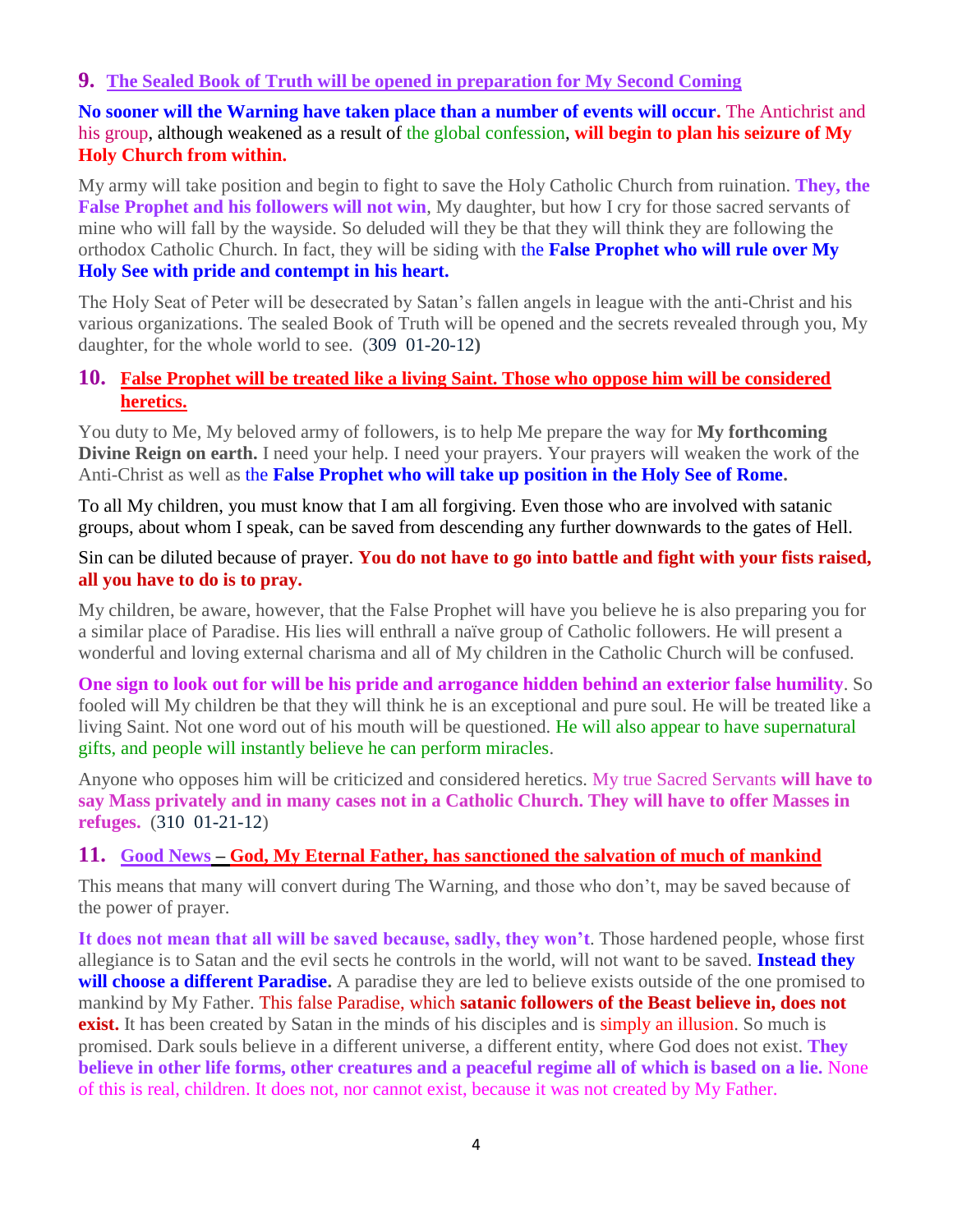**God the Almighty Father, created the entire universe – the stars, the planets, and the earth, as well as all the spaces in between. (**312 01-24-12**)**

### **12. [What will happen during The Warning](http://www.thewarningsecondcoming.com/what-will-happen-during-the-warning/)**

They will see **great signs in the skies** before The Warning takes place. Stars will clash with such impact that man will confuse the **spectacle they see in the sky as being catastrophic**. As these comets infuse **a great red sky will result** and the **sign of my cross will be seen all over the world** by everyone. Many will be frightened. But I say rejoice for you will see, for the first time in your lives, a truly Divine Sign that represents **great news for sinners everywhere.**

See My cross, then, and you will know that My great Mercy is being given to each of you, My precious children. For it was with the deep abiding love that I held for you that I died, willingly, on the cross to save you. When you see the crosses in the sky during The Warning you will know that this is a sign of My love for you.

Pray My beloved followers that your brothers and sisters can rejoice when they, too, are shown **the proof of My existence**. Pray that they will accept that this is their chance to redeem themselves in My eyes. That this great act of Mercy will save their souls if they will allow Me to help them…

Pray My beloved followers that your brothers and sisters can rejoice when they, too, are shown **the proof of My existence**.

Remember, it is important that I allow all of you to feel this emptiness of soul. For only then, will you finally understand that, without the light of God in your souls, you cease to feel. Your soul and body would be just empty vessels. Even sinners feel the light of God because He is present in every one of his children on earth. But when you die in mortal sin, this light no longer exists. (313 01-24-2012)

### **13. [Virgin Mary: Nuclear war involving Iran being plotted](http://www.thewarningsecondcoming.com/virgin-mary-nuclear-war-involving-iran-being-plotted/)**

They are trying to take control of all financial institutions so they can inflict a terrible atrocity on my children. They, the evil group driven by lust and power, are also trying to create a nuclear war in Iran.

You, my child, must pray that God the Father will, in His great mercy, open their hearts to stop these things from happening. Never lose faith, children, because your prayers are working. Prayer is the weapon, children, to keep Satan's army from the final persecution they are planning against humanity.

Remember that my Eternal Father will, through his love and compassion, protect all of you who believe in Him. (314 01-25-12)

### **14. [The final secret of Fatima reveals the truth of Satan's evil sect entering the Vatican](http://www.thewarningsecondcoming.com/the-final-secret-of-fatima-reveals-the-truth-of-satans-evil-sect-entering-the-vatican/)**

#### **My daughter, even the final secret of Fatima was not given to the world because it revealed the truth of Satan's evil sect entering the Vatican.**

The last part of secret has not been revealed in order to protect the wicked sect who entered the Vatican in great numbers since My Mother's appearance at the holy shrine of Fatima.

**My daughter Lucia was silenced by the powers which control part of the Vatican over which My poor beloved Popes have little control.**

Watch how they have not only twisted the truth of My teachings but introduced **new methods of Catholic worship which insult Me and My Eternal Father.**

**Many of My Sacred Servants no longer believe in the state of Hell or Purgatory.**

**They do not accept My Father's Commandments. They excuse every sin.**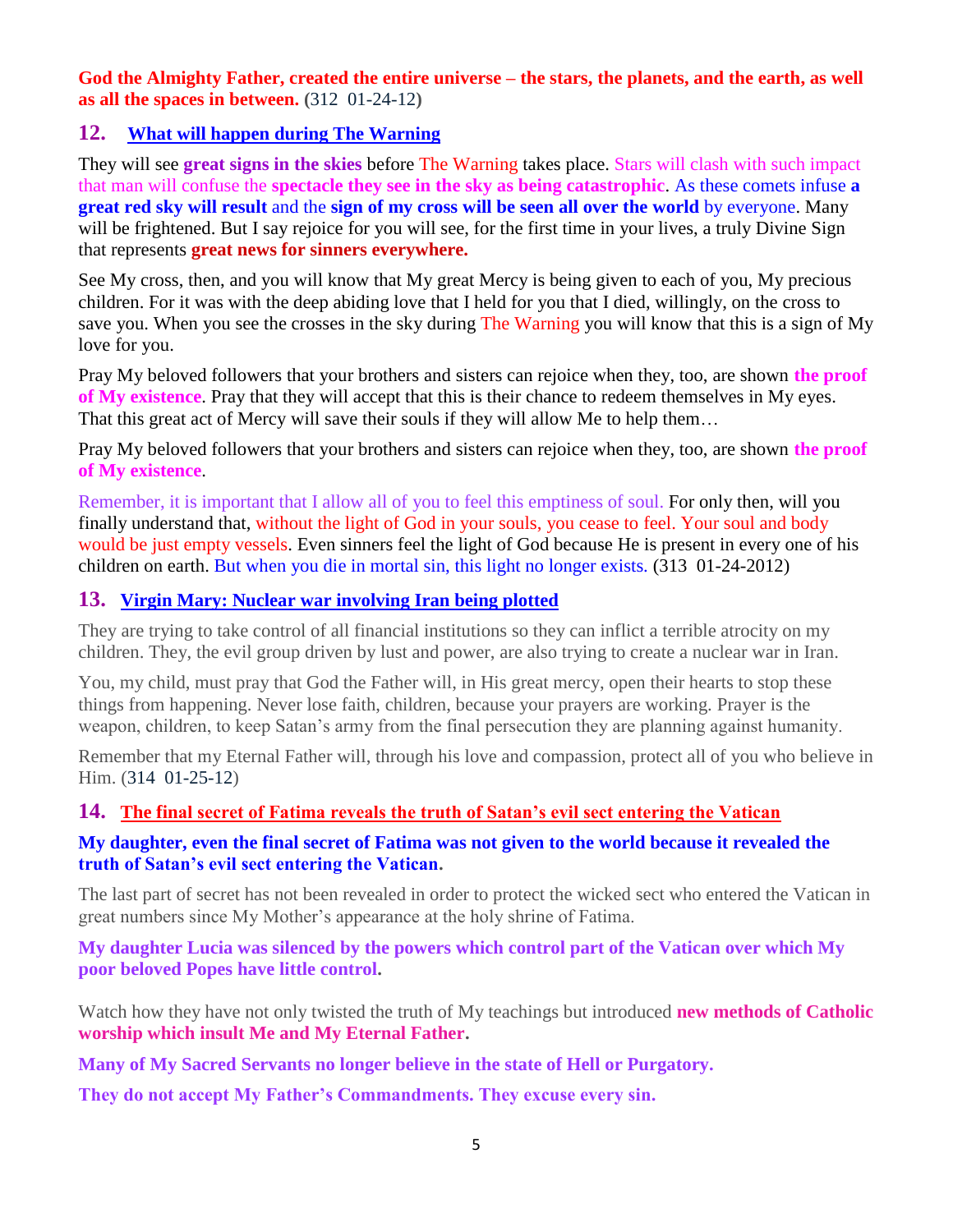They talk about My Father's Mercy, but fail to explain the consequences of dying in a state of mortal sin. By not carrying out their duties for which they have been assigned, they offend me greatly.

They are, in many cases, responsible for the loss of so many souls.

Wake up to the Truth, all of you, who profess to be a believers in God the Almighty Father, Creator of all things, and know this.

**There is only one Truth.** There cannot be more than one Truth.

Anything other than the Truth is a lie and does not come from My Heavenly Father, God the Almighty Creator of all things. **(**315 01-26-12**)**

# **15. [Call to Clergy: Prepare My flock for My long awaited Second Coming on earth](http://www.thewarningsecondcoming.com/call-to-clergy-prepare-my-flock-for-my-long-awaited-second-coming-on-earth/)**

My beloved sacred servants, priests and all religious clergy within the Holy Catholic Church, know that I love all of you. So many of you have given up your lives for Me with generosity of heart. You will need to lean on Me now. You must pray for guidance to remain strong in your faith and for discernment at all times.

**Never take your eyes off Me for one moment.** I need you to prepare My flock in order to welcome Me during My long awaited Second Coming on earth. You will need to persevere and not allow your love for Me to be dissuaded, no matter how much pressure you are put under.

**You are my true disciples** and I must urge you to take up your weapons to save My Church. This very Church founded on the Rock by My beloved disciple Peter will never fail. (316 01-27-12)

### **16. [Jesus reveals Plenary Indulgence for total absolution](http://www.thewarningsecondcoming.com/jesus-reveals-plenary-indulgence-for-total-absolution/)**

They must say this prayer for **seven consecutive days** and they will be given the gift of total absolution and the Power of the Holy Spirit.

O My Jesus, You are the Light of the earth;

You are the Flame that touches all souls;

Your Mercy and Love knows no bounds.

We are not worthy of the Sacrifice You made by Your death on the Cross.

Yet we know that Your Love for us is greater than the love we hold for You.

Grant us, O Lord, the Gift of Humility, so that we are deserving of Your New Kingdom.

Fill us with the Holy Spirit, so we can march forth and lead Your army

to proclaim the Truth of Your Holy Word and prepare our brothers and sisters

For the Glory of Your Second Coming on earth.

We honor You;

We Praise You.

We offer ourselves, our sorrows, our sufferings as a gift to You to save souls. We love You, Jesus.

Have Mercy on all Your children wherever they may be.

Amen

(320 01-31-12)

### **17. [Virgin Mary: No one will prevent the Book of Truth being revealed to the world](http://www.thewarningsecondcoming.com/virgin-mary-no-one-will-prevent-the-book-of-truth-being-revealed-to-the-world/)**

Never question His Holy Word, because he speaks the Truth and only the Truth.

Move now, my child, with speed to carry the messages given to the world by my Son to save sinners who are lost. **My Son has one intention and that is to save souls.**

Have no fear, my child, because everything my Son tells you does not contradict the teachings of His most Holy Church on earth.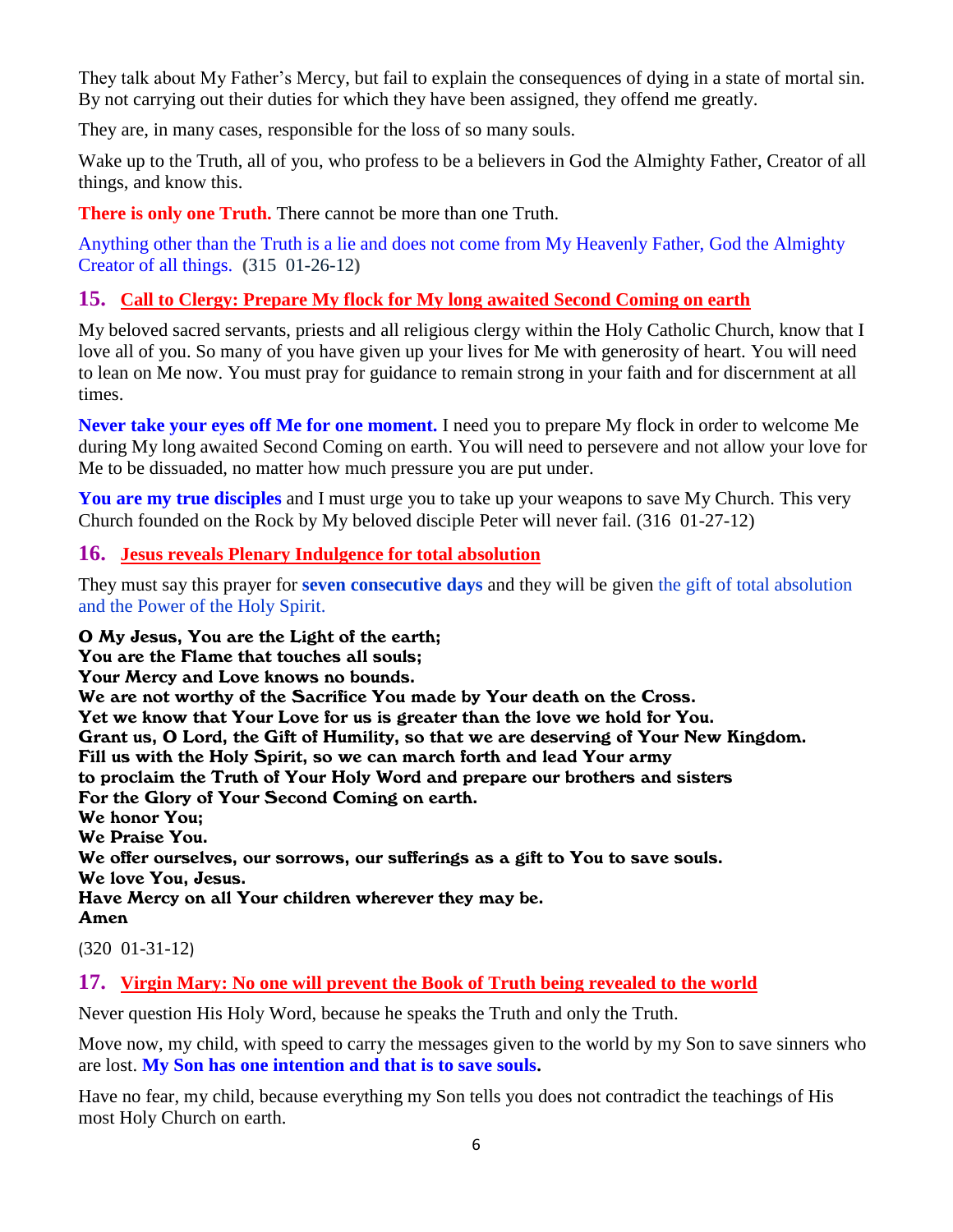**Anyone who tries to stop my Son in His mission, to prepare the world for His Second Coming, will be stopped by the hand of my Eternal Father.** This work, to unveil the Book of Truth as the seals are broken, is one of the most important missions on earth for My Father. (321 02-01-12)

### **18. Gift of Discernment is granted by the Holy Spirit to the humble souls only**

My child, **pride is a trait which is most displeasing in the eyes of My Father**. It is more painful for Him when the sins of pride invades the souls of devout and holy souls when they refuse to accept the truth of His Holy Word given to the world today through His messengers.

They must ask for the gift of true discernment which will only be granted by the power of the Holy Spirit to humble souls with a pure heart empty of pride and arrogance**. (**323 01-04-12**)**

## **19. [Wars involving Iran, Israel, Egypt and Syria interlinked](http://www.thewarningsecondcoming.com/wars-involving-iran-israel-egypt-and-syria-interlinked/)**

Now I want you to tell My children that the events foretold in the **Book of Revelation are now unfolding in the world.**

My children must not be frightened because their faith and their prayers will help dilute the effects of war, genocide, famine and apostasy. Wars will emerge which involve Iran, Israel, Egypt and Syria. All will become interlinked. So too, will Italy suffer the fallout which is connected to the rise of the False Prophet and his partner the Anti-Christ. Pray to God the Father so that he can stave off such atrocities.

### **Prayer for the souls of others will save your own souls. That is all I ask. Prayer. Pray, too, for conversion.** (324 02-04-12)

### **20. [God the Father: World to undergo a Chastisement –](http://www.thewarningsecondcoming.com/god-the-father-world-to-undergo-a-chastisement-my-intervention-is-necessary/) My intervention is necessary**

My daughter, the world is about to undergo a chastisement as a result of the terrible sin being waged by mankind. While much of this chastisement has been averted, **My hand will fall now on the wickedness which is being perpetrated in every corner.**

**I am the God of all Creation, and I will not sit back and watch My children destroy each other.**

My daughter, there is a wicked plan to destroy much of humanity through war. **These wars are not accidental.** Have you seen how many are taking place, in so many nations, everywhere? This is **by the hand of the Anti-Christ who awaits his moment of glory on earth patiently.** He, when nations are on their knees, will march in and **create a false peace of his own devious making.** This will be a mask of deceit. **My punishment will be unleashed on those nations who partake in this great deception to control the world through the seizure of nations. If I do not stop what is happening, then much of mankind will be destroyed. (**325 02-04-12**)**

### **21. [Virgin Mary: When you say Rosary you can help save your nation](http://www.thewarningsecondcoming.com/virgin-mary-when-you-say-rosary-you-can-help-save-your-nation/)**

### **Never forget the importance of my most holy Rosary because when you say it every day you can help save your nation.**

Satan's power is weakened when you say my Rosary. He runs away in great pain and becomes powerless. It is most important, no matter what Christian faith you belong to, to say this at least once a day.

My Son is preparing to come to bring all his children together, so you can all join with Him in the New Paradise on earth. Only pure and humble souls can enter. You must start your preparations now. Start by reciting my Holy Rosary. So important is this prayer that it must now become a Crusade Prayer in its own right. (326 02-05-12)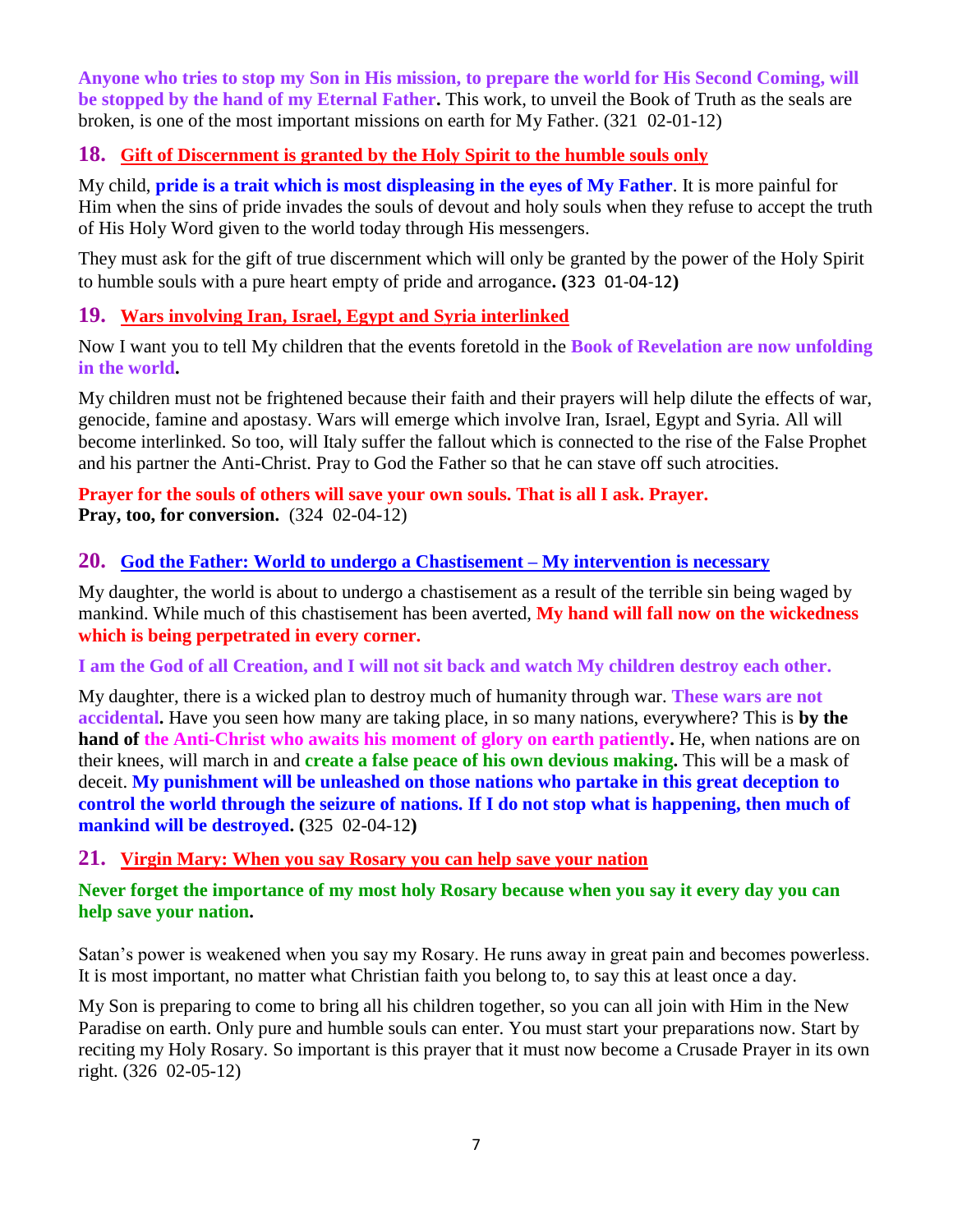## **22. [Pray that a nuclear war which would wipe out one third of humanity can be averted](http://www.thewarningsecondcoming.com/pray-that-a-nuclear-war-which-would-wipe-out-one-third-of-humanity-can-be-averted/)**

The seals have been broken, My daughter, and wars will emerge quickly. Pray that the global atrocity of a nuclear war, which would wipe out one third of humanity, can be averted. I need more prayer children. I realize how hard you pray but please, I implore you, invite as many prayer groups, friends and families to pray for peace. (327 02-06-12)

## **23. [Very soon a man will come who will profess to be Me](http://www.thewarningsecondcoming.com/very-soon-a-man-will-come-who-will-profess-to-be-me/)**

But, of course, this cannot be for I will not come until the very end. Yet, he will display all that qualities that will deceive poor souls into believing that it is I. He will perform wonders, great acts of peace, humanitarian deeds and acts of public affection. He will be idolized and his powers will come from Satan, the king of darkness. So convincing will he be that when he displays signs associated with the great saints many of My sacred servants will drop in humility at his feet.

Do not be fooled by those who exalt themselves in your eyes as being holy. Never confuse humanitarian deeds as always coming from Me. The Evil One is a liar. He is cunning and will present, at times, **a loving charitable exterior.**

Watch for those organizations which are fronted by very wealthy individuals who boast about their efforts to save humanity. Many of them work in secret to denounce My Word. This type of deception will be used by the Anti-Christ to recruit well-meaning but gullible followers. **Once seduced, you will become trapped**. Then, you will be fooled into accepting the **Mark of the Beast** which you must avoid at all costs or you will become lost to Me forever. (330 02-08-12)

### **24. [My poor Holy vicar, Pope Benedict XVI, will be ousted from the Holy See in Rome](http://www.thewarningsecondcoming.com/my-poor-holy-vicar-pope-benedict-xvi-will-be-ousted-from-the-holy-see-in-rome/)**

**Other world leaders will be killed soon,** and My poor Holy Vicar, **Pope Benedict XVI, will be ousted from the Holy See in Rome**.

Last year, my daughter, I told you of the plot, within the corridors of the Vatican.

A plan to destroy **My Holy Vicar was devised in secret on the l7th March, 2011,** and this will come to fruition, for it has been foretold. (333 02-11-12)

### **25. [The Holy Bible is not being shoved aside in favor of these messages](http://www.thewarningsecondcoming.com/the-holy-bible-is-not-being-shoved-aside-in-favour-of-these-messages/)**

My messages today are to reinforce the teachings contained in the Holy Bible because so many in the world today do not know what is contained therein. Nor will they know the warning signs of the end times unless I reveal them to you now**. (**335 02-12-12**)**

### **26. [Satan's last days: Like a wasp when dying,](http://www.thewarningsecondcoming.com/satans-last-days-like-a-wasp-when-dying-the-sting-will-be-the-most-painful/) the sting will be the most painful**

Normal every day events no longer seem the same. The joys you receive, children, from material gain have lost their luster. They no longer appeal. They are tinged with a mask of nothingness.

Why is this? Don't you know that it is the scourge of the Antichrist and his presence on earth which casts these shadows? He, the spawn of Satan, infects every level of your society including politics, the military forces, financial institutions, humanitarian organizations and even your Churches. Not one sector has been spared in order that he can inflict pain on humanity in these his last days on earth. (336 02-13-12)

# **27. [God the Father: Europe will be first target of Red Dragon,](http://www.thewarningsecondcoming.com/god-the-father-europe-will-be-first-target-of-red-dragon-followed-by-the-usa/) followed by the USA**

Know this, though, the **Red Dragon you were told about some time ago has now risen** his head coyly but with a deadly intent of devouring Christians all over the world. Patient for so long in waiting he will now swoop down and, with fire from his mouth, destroy everything that represents homage to Me, God of the Most High and My beloved Son, Jesus Christ.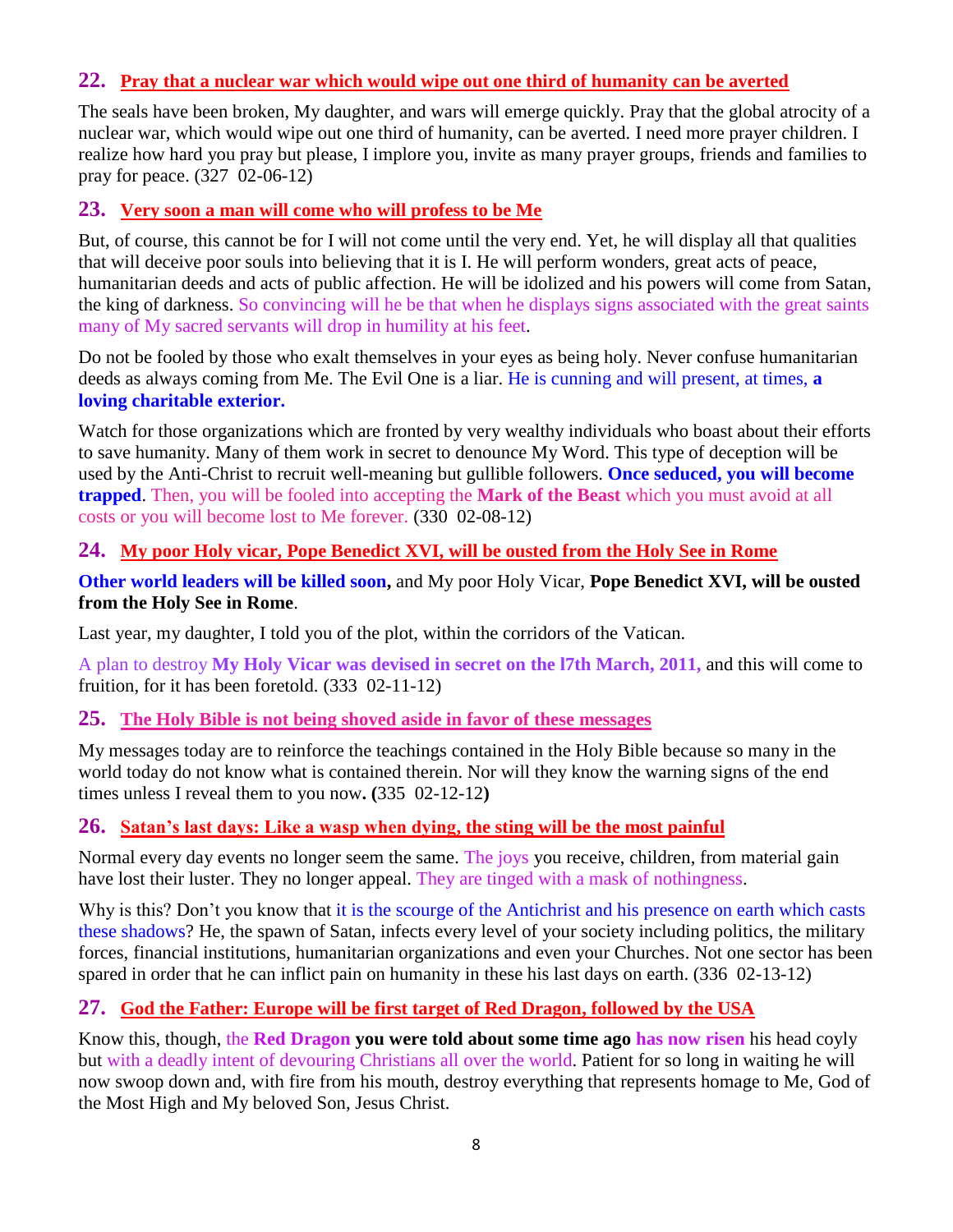#### **Europe will be his first target and then the United States of America. Communism will be introduced** and woe to those who oppose the reign of the Red Dragon.

All prophecies given to My prophets Daniel and John will unfold layer by layer. Details will be given to you, My daughter, to help build the remnant of My Church on earth.

The Warning will matter little to Satan's followers, the Red Dragon and his armies. So hardened are their hearts that they will deliberately side with the Evil One. Their allegiance is to the false paradise he promises them. **They cannot win** and their power will not only be short-lived but the Red Dragon and his blind allies will be thrown into the fires of eternal damnation. (337 02-14-12)

### **28. [Wicked Group perpetrating biggest lie in order to seize control of countries](http://www.thewarningsecondcoming.com/wicked-group-perpetrating-biggest-lie-in-order-to-seize-control-of-countries/)**

This wicked group, made up of some of the world's most powerful and elite are perpetrating the biggest lie through their **deliberate plotting to seize control of countries in the Middle East, Europe and the US.**

**Money is their weapon of deceit**. The collapse of your banking systems was deliberate. Now they move to complete the next phase of their plan.

You, children, can stop this evolving through your prayers. **Already My Father is placing obstacles in their way.** My followers span many countries. Now you must join together in prayer to **stop European leaders**, some of whom are intrinsic in bringing about terrible hardship on innocent people, in their wicked ways. (338 02-16-12)

### **29. [European countries will succumb to dictatorship no better than the days of Hitler](http://www.thewarningsecondcoming.com/european-countries-will-succumb-to-dictatorship-no-better-than-the-days-of-hitler/)**

The plans are in place by the world group to take over each country in Europe. **Babylon will topple as foretold**. **The Bear and the Red Dragon will go to war just as prophesized**. Rome will become the seat of wicked rule and domination. Italy will crumble. **Greece will be the catalyst which will provide the excuse to bring down Babylon.**

The anger of My Beloved Father has now reached unprecedented heights as the rise of the big Red Dragon is imminent.

For those you consider to be responsible organizations who care about nations are, in fact, the very groups run by the Anti-Christ. The nations you consider to be wicked are being victimized and used as pawns so that they, instead, seem wicked to the outside world. You must not always believe what is presented to you in the name of justice. (340 02-18-12)

### **30. [The Beast with the ten horns is the European Union](http://www.thewarningsecondcoming.com/the-beast-with-the-ten-horns-is-the-european-union/)**

**The two allies Russia and China will join forces**. This will happen as the Beast with the ten horns rises to dominate their long suffering innocent people. **The Beast with the ten horns is the European Union, My daughter, referred to as Babylon in the Book of Revelation.** Babylon will fall and be dominated by the **big Red Dragon, China and its ally the Bear, Russia.** When this happens **communism will rule** and woe to anyone seen to practice their religion in their presence. All religions will be banned but Christians will suffer the biggest persecution. Roman Catholics will not be tolerated at all and they will have to hold masses in secret. **The time has come, children, all My followers, to start planning your future**. (341 02-19-12)

### **31. [God the Father: Rise now, and accept My Seal, the Seal of the Living God](http://www.thewarningsecondcoming.com/god-the-father-rise-now-and-accept-my-seal-the-seal-of-the-living-god/)**

I promise you, that the persecution will be swift, and that you will be protected. For I now bequeath the Seal of My Love and Protection. With this, you will escape the notice of those who will cause hardship in your countries. **My Seal is My promise of Salvation**. My Power will surge through you, with this Seal, and no harm will come to you. (**Crusade Prayer (33) (See the Crusade Prayers Book).** (342 02-20-12)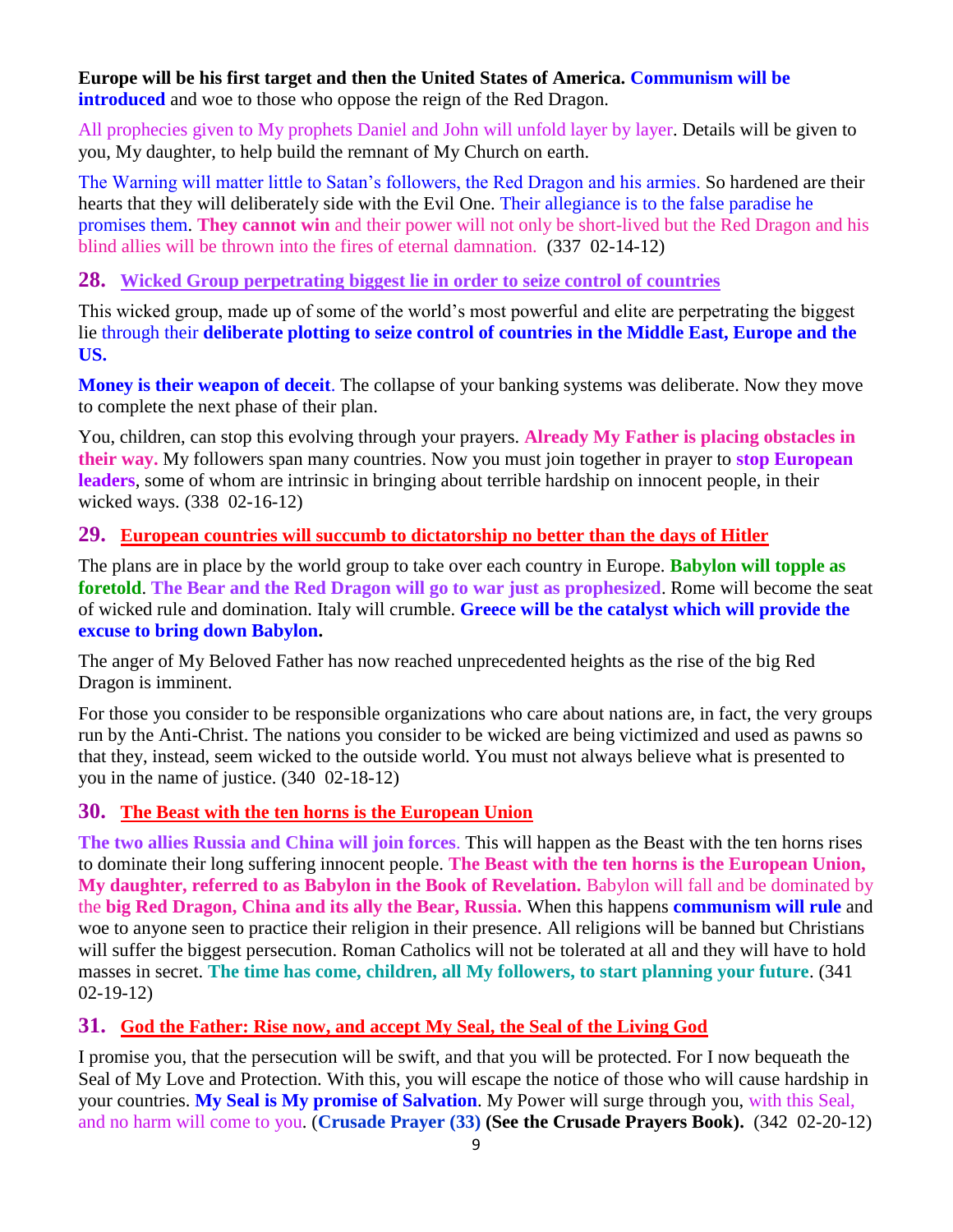## **32. [God the Father: You are either for Me or against Me. The choice is yours](http://www.thewarningsecondcoming.com/god-the-father-you-are-either-for-me-or-against-me-the-choice-is-yours/)**

If you accept My Seal of Love you will be within My protection at all times. **This protection will cover your families.** This is My final call to offer you My Seal of Love.

# **To those who know Me, and accept My Seal, know that you will have eternal life.**

To those of you who slandered My messages you should be ashamed. You know who you are. The time has come for you to face the truth. For you are either for Me or against Me. If you cannot recognize Me, then you are lost. (343 02-21-12)

## **33. Why do you reject My [warnings to prepare for My Second Coming?](http://www.thewarningsecondcoming.com/why-do-you-reject-my-warnings-to-prepare-for-my-second-coming/)**

Those whom you would expect, fully versed in the Holy Bible, to be alert to the teachings therein, are blind to the truth. For all their understanding of My Father's Holy Book they have failed to prepare for the time when I will come again… The time is drawing very close to My Second Coming on earth. Yet, mankind has not prepared themselves for My arrival. Even My sacred servants do not preach of the importance of this most glorious event. My beloved Father always sends Prophets to prepare His children. He has been doing this since time began. Why then do you reject My warnings to prepare for My Second Coming? Those guilty of pride, religious snobbery and arrogance will find it impossible to open their hearts because they lack the most important quality of all. Humility. Without humility and generosity of heart you cannot come close to My Sacred Heart. (344 02-21-12)

# **34. [God the Father: Call to Catholic Church to accept New Era of Peace on Earth](http://www.thewarningsecondcoming.com/god-the-father-call-to-catholic-church-to-accept-new-era-of-peace-on-earth/)**

My daughter, it is important that those who follow the Teachings of the Roman Catholic Church accept the millennium, as promised to all of My children. The Words contained in My Holy Book, the Holy Bible, do not lie.

My Promise is contained in the Acts of the Apostles. John the Evangelist was also told about the Glorious Return of My beloved Son, when He will reign in the new Era of Peace for 1,000 years.

Why do those who profess to understand My Holy Word **refuse to accept part of it, but not the other?**

**To those sacred servants of mine, I say to you now to open the Book of Truth.** You have a duty to proclaim the Truth. You must not listen to those, within your ranks, who twist the Truth in relation to the **New Era of Peace on Earth.** What motivates your brothers, within My Roman Catholic Church, who deny the Truth? (348 02-23-12)

# **35. [There will be no death. No illness. No sin in the New Paradise](http://www.thewarningsecondcoming.com/there-will-be-no-death-no-illness-no-sin-in-the-new-paradise/)**

My chosen generation will be with Me for eternity. **This Paradise will offer 1,000 years of peace, love and harmony.** After this period **the second resurrection of the dead will take place.** Only then can eternal life be offered to all souls with the light of God shining through them… Let no man misunderstand. You, children of this generation, will be given the gift of living in the Paradise, even more beautiful than that prepared for Adam and Eve… Pray for those who, through sin and disobedience, will forfeit any claim to their rightful inheritance which was planned by My Eternal Father since the beginning of time. **(**349 02-24-12**)**

# **36. [Never reject the Prophets of the Lord](http://www.thewarningsecondcoming.com/never-reject-the-prophets-of-the-lord/)**

Those who will fiercely oppose My messages given to you, the 7<sup>th</sup> messenger for the end times, will be divided into two camps.

Those who follow Satan through New Age fortune-telling and witchcraft.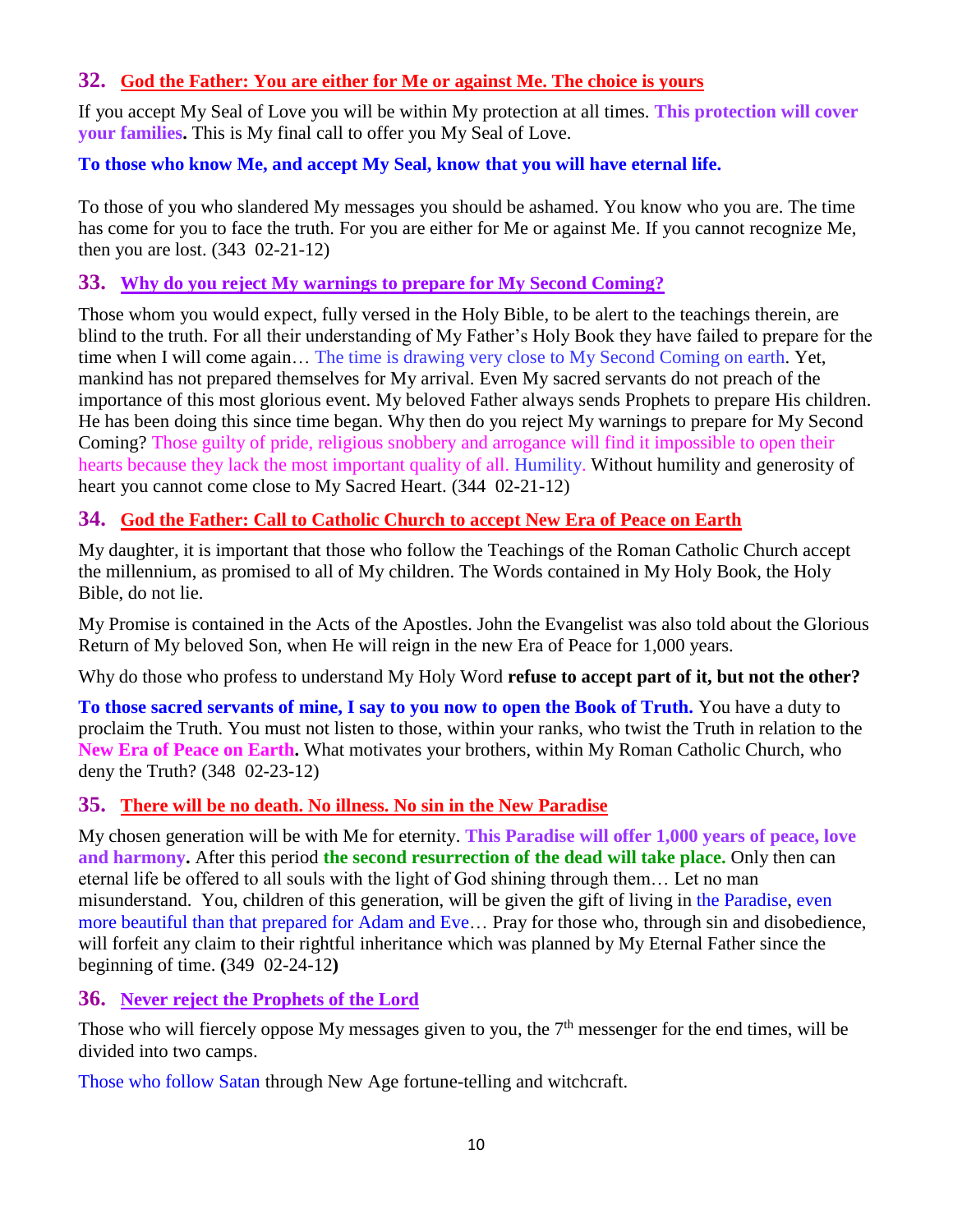The others will be those who are spiritually blind but who believe they are divinely inspired with the Gift of the Holy Spirit.

### **Both will reject the Word of God given to you through the Holy Trinity and My beloved Mother.**

These priests, clergy and other self-appointed apostles who claim to know Me will try to encourage souls to reject My word.

Pray that these souls, blind to the truth through the influence of the Deceiver will open their hearts and accept the Word of God as it is presented to them today. They have no right to publicly dismiss these messages without discerning them with a clean soul which must be humble in all things**. (**350 02-24-12**)**

### **37. [God the Father: The balm you so desperately need to calm your souls](http://www.thewarningsecondcoming.com/god-the-father-the-balm-you-so-desperately-need-to-calm-your-souls/)**

You have been filled with the Holy Spirit through a special blessing given to the world by My Son on  $10<sup>th</sup>$ May 2011. You must understand the responsibilities you now face. Because you are joining as one army, which will form the beginning of My remnant army on earth, you will be attacked on all sides. Your faith and allegiance to Me, your beloved Father and My precious Son Jesus Christ will be tested beyond your endurance. Never fall into the trap of being asked to judge people if they don't accept these messages. Never fight another when defending My Holy Will. Love each other. Show patience to those who not only sneer and find fault with these messages but who pour scorn on you as a person. Remain silent. Show patience. Show love to those who profess to speak in My name. (351 02-26-12)

### **38. [Don't you know that the Holy Spirit cannot and will not enter the souls of those with hardened](http://www.thewarningsecondcoming.com/dont-you-know-that-the-holy-spirit-cannot-and-will-not-enter-the-souls-of-those-with-hardened-hearts/)  [hearts?](http://www.thewarningsecondcoming.com/dont-you-know-that-the-holy-spirit-cannot-and-will-not-enter-the-souls-of-those-with-hardened-hearts/)**

Never forget to pray to My Father as often as you can for the Seal of the Living God (**Crusade Prayer (33)**) in order **to protect you and your families**. (See the Crusade Prayers Book). (353 02-29-12)

### **39. [God the Father: Warning about satanic cults and New Age doctrines](http://www.thewarningsecondcoming.com/god-the-father-warning-about-satanic-cults-and-new-age-doctrines/)**

My daughter, terrible lies are being perpetrated by satanic cults and new age doctrines. My poor children, seduced by lies which are couched in a colorful mirage, believe in a new planet. **They are being promised a different kind of paradise. But it does not exist.** When Satan seduces and wins the hearts of those who believe in him, he torments them for eternity. If you saw the terror in their faces when they, after death, find themselves in the clutches of Satan, it would tear your heart in two. **Pray for them. Never stop. In many cases only the suffering of victim souls can save them from Hell.** (355 03-02- 12)

### **40. Virgin Mary: Wake up, [children. You must embrace the truth](http://www.thewarningsecondcoming.com/virgin-mary-wake-up-children-you-must-embrace-the-truth/)**

To love My Son and honor My Eternal Father is very simple children. Never analyze the Word of My Son. **Simply follow His teachings which have never changed. Listen to the words of My Son as he speaks to you now from the Heavens.** He calls you to prepare your souls for His Second Coming. **Tolerance in your society and within the Churches means that what many of you think is of no consequence may well be a serious sin in the eyes of God. The Church is in great darkness at this time and has been a target of the Deceiver for many years.** My Son must intervene and guide you now as the schism within the Church will erupt soon. You have been sent many messengers in the past to prepare you for this event.

These are the last warnings being given to humanity to enable them to prepare for My Son's Great Mercy. After His Divine Mercy, when He will open the eyes of all of mankind to witness their sins, he will give a little more time for them to seek redemption. (356 03-03-12)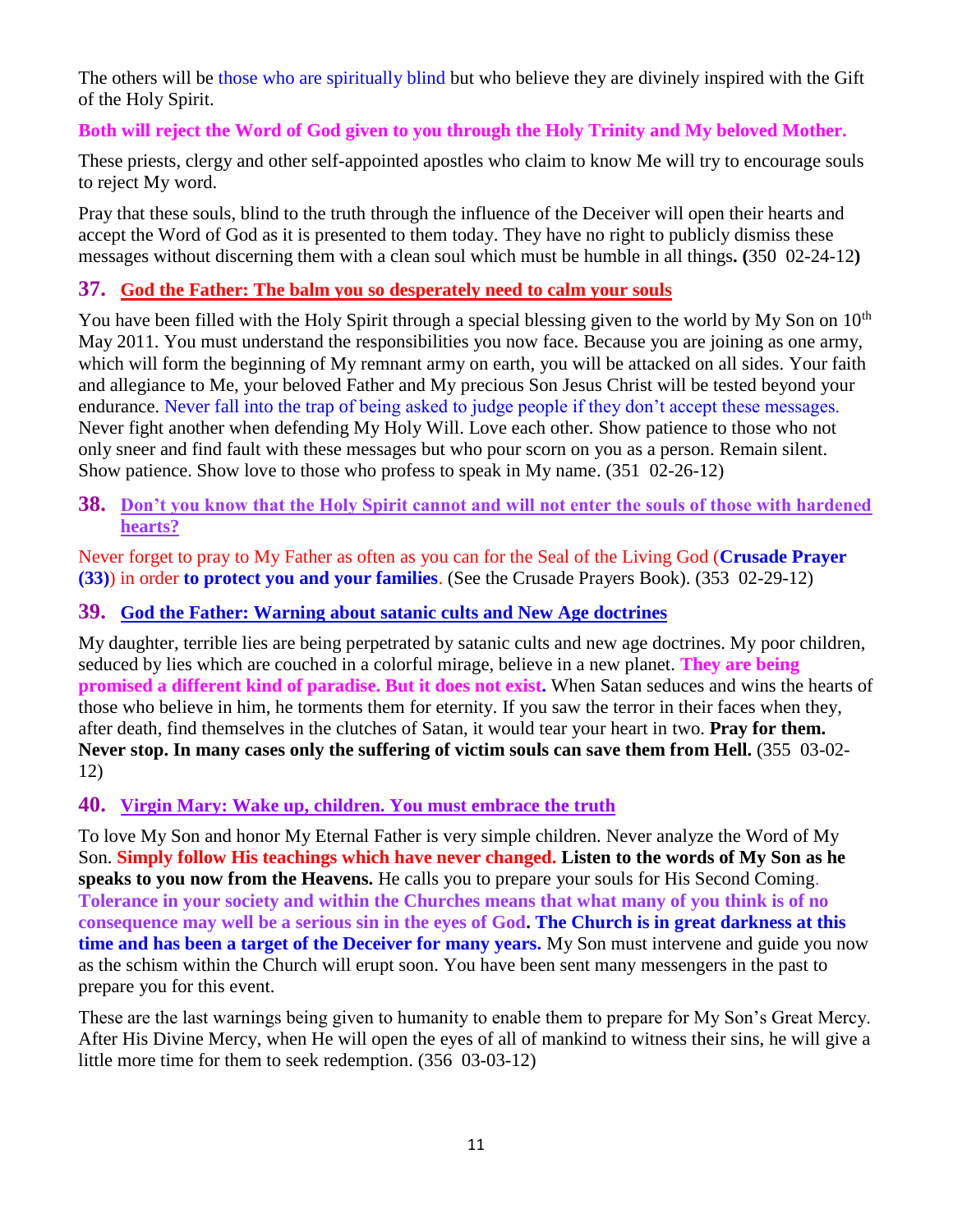### **41. [Catholic Church and House of Israel will be persecuted](http://www.thewarningsecondcoming.com/catholic-church-and-house-of-israel-will-be-persecuted/)**

Many will be pleased. These two religions will be tormented and every effort, both externally and within, will be made to eradicate any trace of either. There will be great rejoicing around the world when they have fallen. Many will consider them to be destroyed. People will then ignore their corpses. But this would be foolish. **For they will rise again to form the New Heaven and the New Earth as the gates of My Paradise are opened. (**357 03-04-12**)**

### **42. [The Book of Truth is being revealed to you, the seventh messenger for the end times](http://www.thewarningsecondcoming.com/the-book-of-truth-is-being-revealed-to-you-the-seventh-messenger-for-the-end-times-2/)**

By the sound of your voice the Truth will finally be revealed and the mysteries contained in the Book of Revelation will be presented to a disbelieving world. But not for long. Despite the apostasy, which will not only affect believers but those sacred servants within the Church, the time for **the Great Confession** is close. Once this takes place, great conversion will occur throughout the world. Then they will be hungry for the Truth contained in the unsealed book promised to the world for these the end times. (358 03-05-12)

### **43. [Watch now as the man of peace will present himself to the world](http://www.thewarningsecondcoming.com/watch-now-as-the-man-of-peace-will-present-himself-to-the-world/)**

He will be seen to create peace in the Middle East. This will be a false peace and is a guise for the lie he presents in order to hide the real reason for this untruth which is being perpetrated.

Pray for My Holy Vicar, Pope Benedict XVI, for he will face a terrible persecution. This time is close now**. (**359 03-06-12**)**

### **44. The first seal [is the Apostasy](http://www.thewarningsecondcoming.com/the-first-seal-is-the-apostasy/)**

This is the time when the truth faith will be twisted, when you My children are presented with a watered down doctrine which is an insult to My teachings. I tell you, children, that when you see new false faiths and religious doctrines spring up, you will know that this is now the time for the first seal to be revealed.

Look around and what do you see? Religions that pay homage to new gods which you have never heard of. Science fiction based religions which amount to nonsense and which are empty of substance. Spiritual entities that are not of this world but which many believe represent the Heavenly realm of My Father.

### **Any doctrine which teaches you the importance of putting yourself before everything else is a doctrine which springs from Satan.**

There is only one God, the Father, the Son and the Holy Spirit in one the Holy Trinity. Any other god comes from Satan, no matter how attractive the guise. Please do not waste your eternal life by pledging your allegiance to those faiths which honor New Age practices including Reiki, Yoga, New Age meditation, tarot cards, clairvoyance, psychic readings and angel worship connected with Ascended Masters. Slowly but surely, these practices of the occult are being accepted not only by your society but by Catholic and Christian Churches.

These false religious doctrines are spreading so fast they have consumed billions of God's children who have now found so much false solace within them that they no longer acknowledge the existence of the one true God. (360 03-07-12)

### **45. [My Seal of Protection is foretold](http://www.thewarningsecondcoming.com/my-seal-of-protection-is-foretold-as-the-second-seal-is-broken/) as the second Seal is broken**

This is the time I send My end time Prophet, you Maria, to finally present the Book of Truth which reveals the contents of the Book of Revelation.

Children do not be afraid. **No harm will come to those who wear My Seal, the Seal of the Living God.**  Satan and his fallen angels, who infest the world at this time, do not have the authority over those who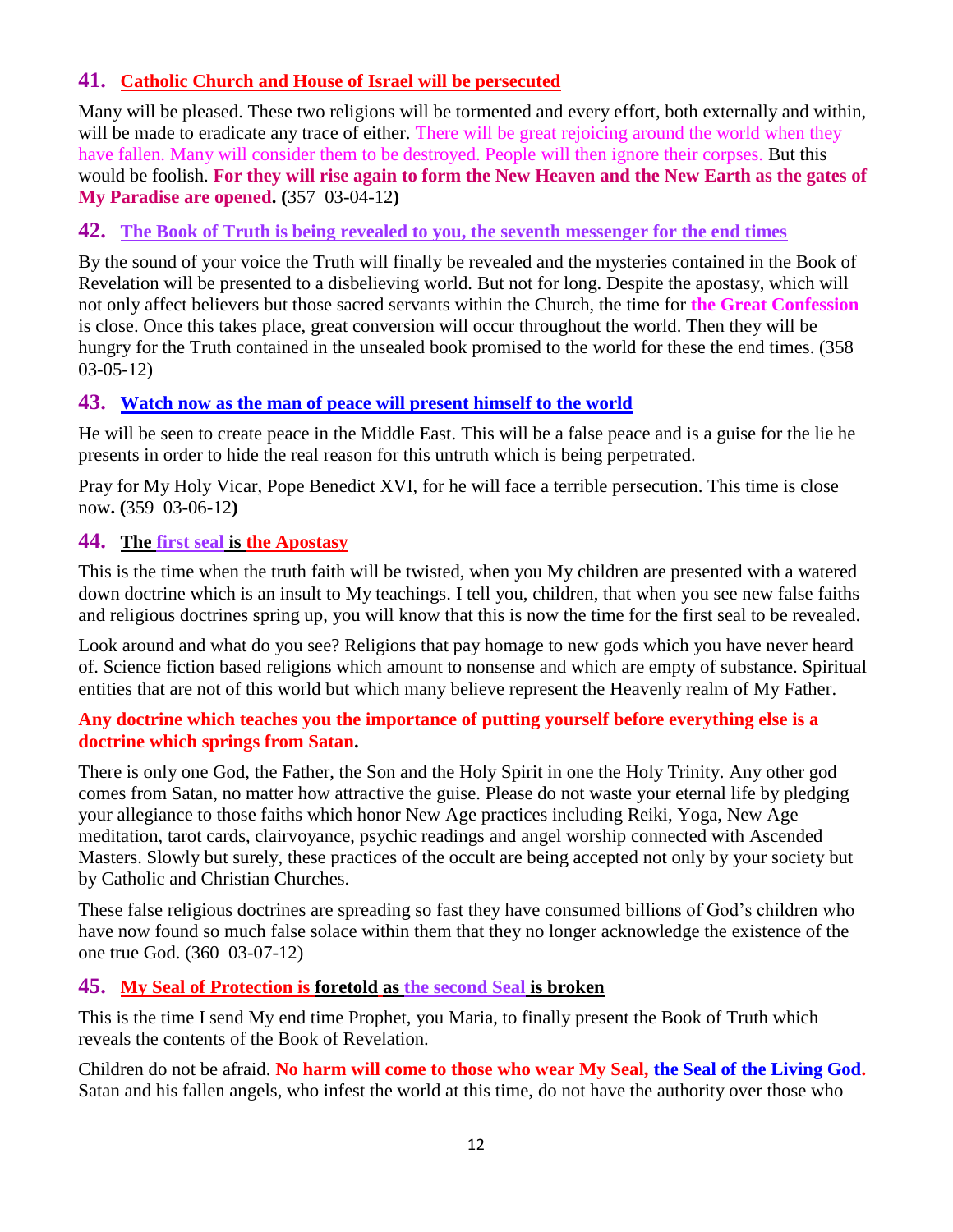### have the Mark of the Living God. **You must listen to Me, children, and accept My Seal for it will save not only your lives but your souls.**

Recite the prayer to receive My Seal every day.

The rider of the red horse is the avenging dark angel who will slay My children in the many wars to come. But he will pass over those of My children with the Seal on their foreheads. (362 03-08-12)

### **46. [Time for the second Seal to open as wars will increase](http://www.thewarningsecondcoming.com/time-for-the-second-seal-to-open-as-wars-will-increase/)**

These wars have been ignited, deliberately, in order to control and many of these nations are painted as demonic with lies spread about their political leaders.

Children, these wars have been cunningly set up, all at once, the objective being to remove leader after leader. Peaceful solutions will be presented and applauded but they are false.

There is a plan being organized by the Anti-Christ to control and conquer these nations who have rich resources. As these wars increase and become wearisome then the Antichrist will make himself known as the peaceful negotiator.

Know that Israel, so influenced by the West, will be rejected and betrayed by the US when they least expect it. It will be then that the holocaust I speak of will take place. (364 03-10-12)

### **47. [Same sex marriage a grave sin](http://www.thewarningsecondcoming.com/same-sex-marriage-a-grave-sin/)**

It is not enough for these people to condone same sex marriage in the eyes of the law; they then want to force God the Father to give them His blessing. He could never do this, because it is a grave sin in His eyes.

Same-sex sexual acts are not acceptable in My Father's Eyes. Sin is now presented in the world as a good thing. As I have said before the world is back to front. Good is presented as evil and those people who try to live by the laws of God the Father are sneered at. Evil, no matter how you dress it up, cannot be turned into an act of goodness in the Eyes of My Father. My Father will punish those who continue to flaunt their sins before Him. (368 03-16-12)

### **48. Three Days of Darkness**

If it were not for My light, which fills each soul including sinners, the world would cease to exist. **It is My light which keeps the world alive.** Just before I return **My light will disappear** in the world **for a period of three days.**

This will happen at the very end and must not be confused with The Warning.

It will be during these three days that **there will weeping and gnashing of teeth**, and **people will scramble looking for My light** even though they rejected Me. My followers must not fear these three days for, while you may not be aware of My presence, I will be with you.

Then, after the three days I will return to earth exactly the way in which I ascended into Heaven. **I will come in the clouds surrounded by all the Angels and Saints in Heaven in great glory. This will be the day I come to Judge.** I will divide My people into those who love Me and those who hate Me. Those who rejected Me and paid homage to all things evil will be banished in the eternal fires of Hell. The rest will come and live with Me in Paradise along with the resurrected righteous. (369 03-18-12)

### **49. Virgin Mary : [Pray for Pope Benedict XVI who is in danger of being exiled from Rome](http://www.thewarningsecondcoming.com/virgin-mary-pray-for-pope-benedict-xvi-who-is-in-danger-of-being-exiled-from-rome/)**

My child, there is a stillness, like the calm before the storm, as the Catholic Church will soon be plunged into crisis.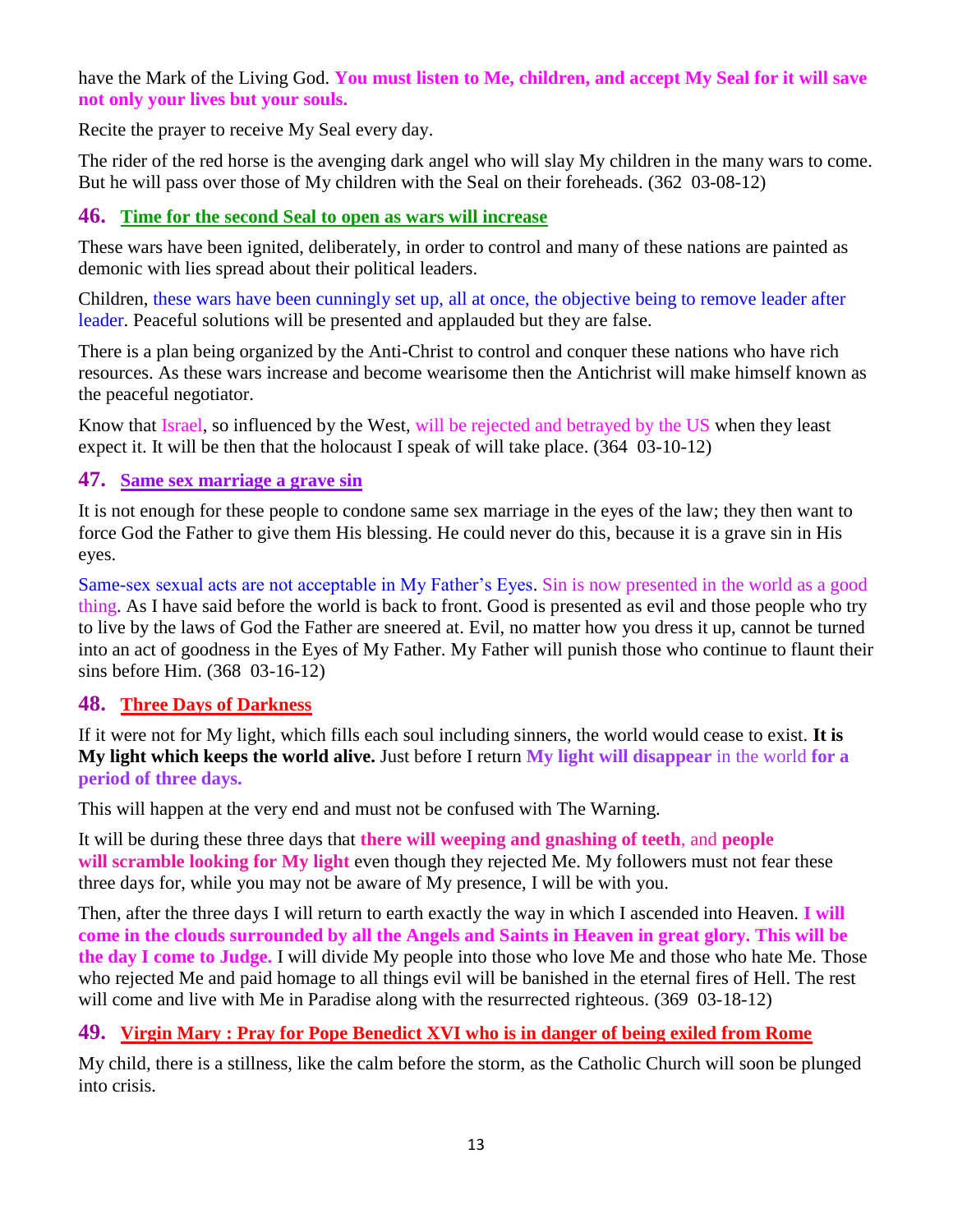I call on all of my children everywhere to pray for Pope Benedict XVI who is in danger of being exiled from Rome**.** He, the most Holy Vicar of the Catholic Church, is hated in many quarters within the Vatican.

An evil plot, planned for over one year, will be seen all over the world shortly. The false Pope is waiting to reveal himself to the world.

Children, do not be deceived because he will not be from God. The keys of Rome have been returned to my Father, God the Most High, who will rule from the Heavens. (370 03-20-12)

### **50. [The time for the schism in the Church is almost here and you must get prepared now](http://www.thewarningsecondcoming.com/the-time-for-the-schism-in-the-church-is-almost-here-and-you-must-get-prepared-now/)**

Those priests, bishops and cardinals who do believe are being pushed aside and forced to keep silent.

Soon, they will have to watch what they say about My Holy Word for they will be forced to proclaim the teachings of a liar whose soul does not come from the light.

You will be tempted to forsake Me, to denounce My true teachings and be forced to honor and obey the wolf in sheep's clothing. So many poor souls will not only fall under the spell of the False Pope – the False Prophet foretold so long ago – but he will have you believe that he has divine powers.(371 03-20- 12)

### **51. [Tell humanity that all is now in My Most Holy Hands](http://www.thewarningsecondcoming.com/tell-humanity-that-all-is-now-in-my-most-holy-hands/)**

I refer to the plans underway by the global group who want to control your currency, your healthcare systems and your sovereignty. **They will not be allowed to control you, and My Father's hand will fall swiftly should they try to hurt you, children**. All believers who have My Eternal Father's Seal of Protection, the Seal of the Living God, will come to no harm. **(**372 03-21-12**)**

**52. [The opposition to My Second Coming will be fierce](http://www.thewarningsecondcoming.com/the-opposition-to-my-second-coming-will-be-fierce/)**

My Word, given to you this time, is already being ignored in many quarters of the Church and dismissed just as it was by the Pharisees during My time on earth. The truth of My Teachings, which have never changed, will be deemed to be lies.

Why is this? I tell you it is because so many have twisted the truth of My Teachings to such an extent that they no longer believe in mortal sin. So many chose to ignore the truth contained in the Holy Bible.

Why do you deny, for example, the existence of the 1,000 years of the New Heaven and Earth? The Book of Revelation, just as the prophecies contained in the Book of Daniel, has been given to you only in parts. Many of you are confused. But this is because the contents revealed to both these prophets were closed and hidden until the end of times.

Only I, Jesus Christ, the Lamb of God, has the authority to reveal the contents to mankind. How can you claim to know everything about My Second Coming when you know only parts? When they have not been revealed yet? You must listen to My Holy Word for it is being given to you to save your souls. Should you continue to deny My Word, after The Warning takes place, as these My messages to the world will continue to unfold, you will be guilty of rejecting My Hand of Mercy. (373 03-22-12)

### **53. [Even The Warning will not convert all Non-believers](http://www.thewarningsecondcoming.com/even-the-warning-will-not-convert-many-atheists/)**

Even The Warning will not convert many of them who proclaim to be atheists. Their only salvation is through the prayers and suffering of victim souls. I urge you to prayer for these souls through this **Crusade Prayer (41)** For the souls of Non-Believers. **(See the Crusade Prayers Book).** (375 03-25-12)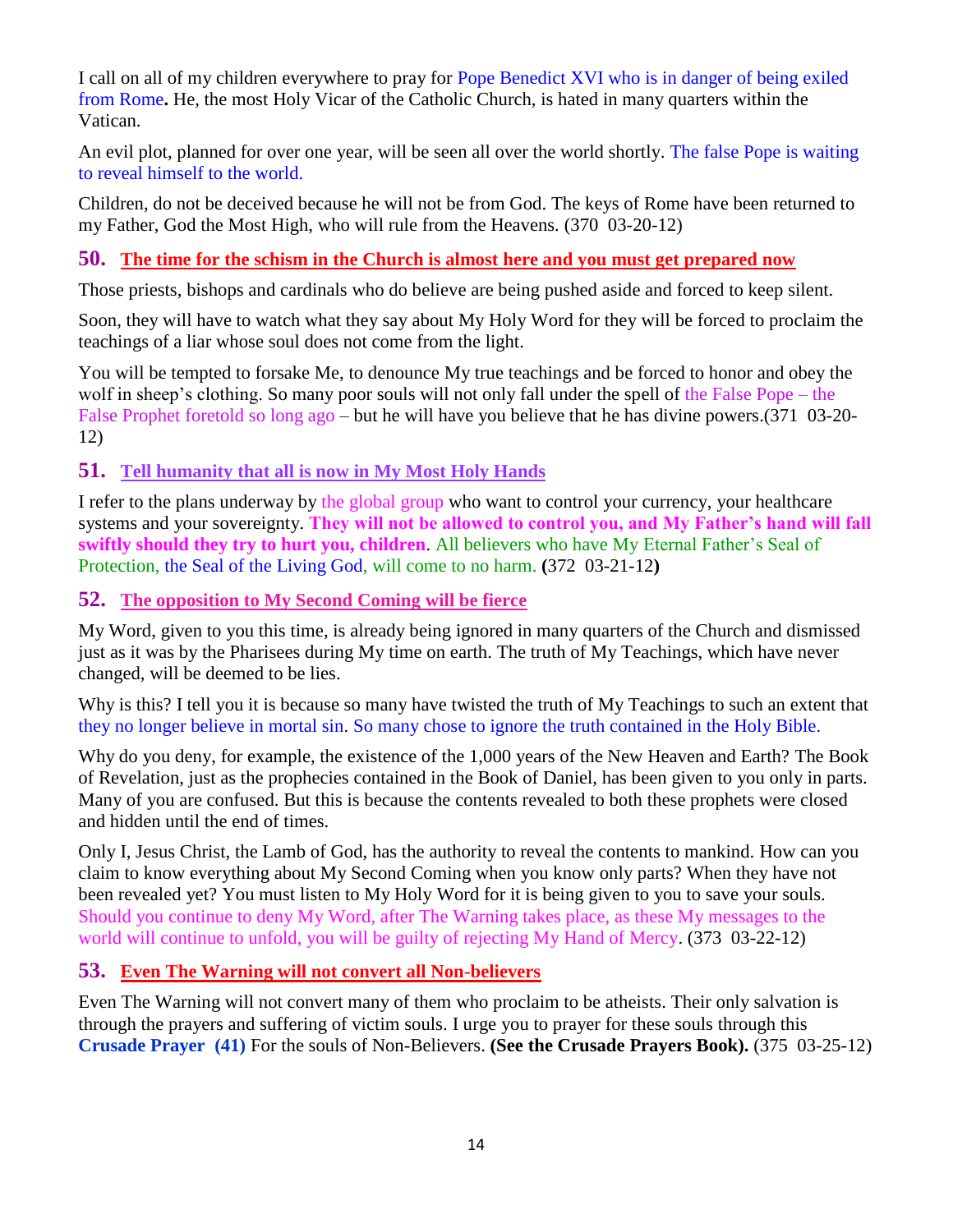### **54. [Jesus reveals details of His Crucifixion](http://www.thewarningsecondcoming.com/jesus-reveals-details-of-his-crucifixion/)**

**Tell My children that I do not regret My Passion on the Cross**. What I do regret is that My sacrifice has been forgotten and that so many deny that My crucifixion took place. (377 03-29-12)

# **55. [I am the Church. The Church was founded by Me and it can never die](http://www.thewarningsecondcoming.com/i-am-the-church-the-church-was-founded-by-me-and-it-can-never-die/)**

My teachings, honored by the Holy Catholic and Apostolic Church, are now being attacked in the first of many challenges which will result in the division of the Church.

Many, including those from within, as well as from outside the Church, will attempt to break down its structure… This is a deliberate attempt by **those connected with the False Prophet to create a new Church. (**386 04-07-11**)**

## **56. [Heaven and earth will become one. One won't exist without the other](http://www.thewarningsecondcoming.com/heaven-and-earth-will-become-one-one-wont-exist-without-the-other/)**

No man, because of the limitations of human understanding, can know of **My plans for the gathering of My twelve nations on earth.**

So many believe that My Second Coming is the end of the world.

**It may be the end of times as you know it**, but it is only the beginning of the glorious future planned by My Eternal Father for all His children. Heaven and earth will become one. One won't exist without the other. The righteous will live in My New Paradise and there will be great abundance in all things. **(**387 04-08-12**)**

## **57. [Virgin Mary: The time for me to crush the serpent is drawing nearer](http://www.thewarningsecondcoming.com/virgin-mary-the-time-for-me-to-crush-the-serpent-is-drawing-nearer/)**

The time for me to crush the serpent is drawing nearer. But until the day when Satan and his demons are cast into the wilderness, much confusion will erupt on earth.

For believers in my Son, it will be a time of torment. They will be pulled into two different directions by the Catholic Church.

### **One half will believe, out of duty, the need to follow the False Prophet, the Pope who will follow Pope Benedict XVI**

He, the Beast, is dressed like a lamb but is not from my Father, God the Most High, and will fool poor souls including priests, bishops and cardinals.

Many will follow him and believe him to be sent by God to rule over His Church on earth.

Sadly, many souls will follow his teachings which will be insulting to My Father.

Others, filled with the Holy Spirit and given the graces of discernment because of their humble souls, **will know instantly, that an imposter sits in the Church in Rome.**

**The new false Pope** is already scheming, even before he ascends to the throne of the Seat of Peter, to denounce the teachings of my Son. Then he will denounce me, the Blessed Mother of God, and ridicule my role as Co-Redemptrix. **(**389 04-10-12**)**

### **58. [The next Pope may be elected by members within the Catholic Church,](http://www.thewarningsecondcoming.com/the-next-pope-may-be-elected-by-members-within-the-catholic-church-but-he-will-be-the-false-prophet/) but he will be the [False Prophet](http://www.thewarningsecondcoming.com/the-next-pope-may-be-elected-by-members-within-the-catholic-church-but-he-will-be-the-false-prophet/)**

My beloved Pope Benedict XVI is the last true Pope on this earth.

Peter the Roman, is My Peter, the original Apostle who will rule My Church from the Heavens under the command of My Eternal Father. Then, when I come to reign, at the Second Coming, he will rule over all of God's children when all religions will become one Holy Catholic and Apostolic Church.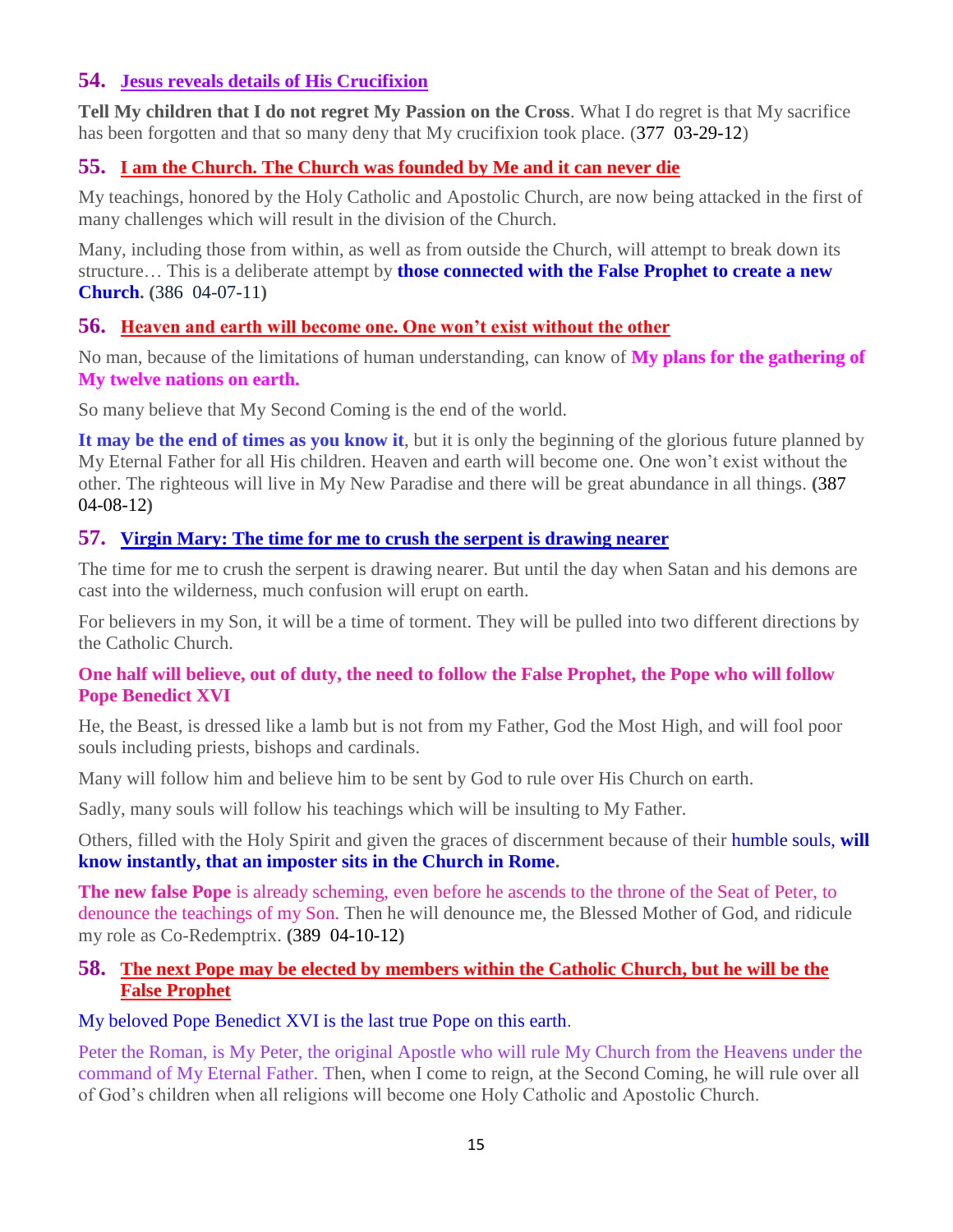I must warn you that many new self-proclaimed prophets will now emerge, who will contradict My Holy Word given to you, the end time true Prophet. They, My daughter, are being sent to prepare God's children to accept the next Pope, who comes after My beloved Vicar Pope Benedict. This Pope may be elected by members within the Catholic Church but he will be the False Prophet.

His electors are wolves in sheep's clothing and are members of the secret Masonic and evil group led by Satan. This is how Satan will try to destroy My Church. Sadly, he will, this False Prophet, attract a large following. Those who oppose him will be persecuted. Run children, while you can. Denounce the lies which will be presented by those who attempt to convince you of the authenticity of the False Prophet. Please recite **Crusade Prayer (44)** Strength to defend my faith against the False Prophet. **(See the Crusade Prayers Book).** (391 04-12-12)

### **59. [So many lies, where the existence of Hell is denied, will be the downfall of Christians](http://www.thewarningsecondcoming.com/so-many-lies-where-the-existence-of-hell-is-denied-will-be-the-downfall-of-christians/)**

How many times have you heard that God is ever merciful? He is so merciful that because He loves everyone He would never condemn them? That He would never send a soul to Hell?

Well this is a lie. So many lies, where the existence of Hell is denied, will be the downfall of Christians.

**People condemn themselves to Hell. I do not put them there. They choose it by refusing to turn their backs on mortal sin.** Nor will they seek forgiveness or show remorse. **This is dangerous thinking and it is the duty of all Christians to warn others of the dangers of Hell…** They believe that all sin **'will'** be forgiven. This is not correct. All sin **'can'** be forgiven, no matter how black the sin, but only if the sinner seeks forgiveness. (392 04-14-12)

### **60. [My remnant Church, the Two Witnesses, referred to in the Book of Revelation](http://www.thewarningsecondcoming.com/my-remnant-church-the-two-witnesses-referred-to-in-the-book-of-revelation/)**

You are the product of the woman who gave birth to a male and who was cast out into the desert where you will be isolated, yet united as one, to proclaim My Holy Word and preach the true Gospels.

The woman gives birth to My true Church, My loyal flock, who will not be misled by the False Prophet. You, My Church, will be cast aside into the desert for 1,260 days, where you will take refuge. But with the gift of the Holy Spirit you will be fed with the fruits of My love. It will be the loyal members of My Christian churches, including My Sacred Servants and those of My followers who reject the False Prophet, who will have to keep My Church together.

You will have to honor Me in secret, because the Mass will change beyond recognition under the rule of the False Prophet. You, are My true followers and all the graces of Heaven are being poured over your precious souls. You, My Remnant Church, will need to proclaim My prophecies and My Holy Word to those, who are not Christian or who do not know the Ten Commandments. Your job will be to ensure that the Holy Bible is read and understood.

### **The Two Witnesses in the Book of Revelation:**

**You, My followers, are one of the Two Witnesses** referred to in the Book of Revelation and who will be protected from the Heavens. My Word, given to you My Remnant Church, may be cast aside as a corpse, but My Word will never die.

### **The Jews will be the second of the Two Witnesses. The two lamps are My Christian Churches,** the traditional true Church and those followers of Mine who will be cast aside by the False Prophet. The two Olive Trees are the Old Jerusalem Israel and the New Israel.

They, the Jews, will know that I am the Messiah at last and their preaching of the Truth will also be cast aside and thrown out by the False Prophet and the Anti-Christ to rot like a corpse. Again, this chosen race will not die. Both will feel defeated but this will not be the case for you will form, along with all other religions, the one true Church – the New Jerusalem which will rise from the Ashes.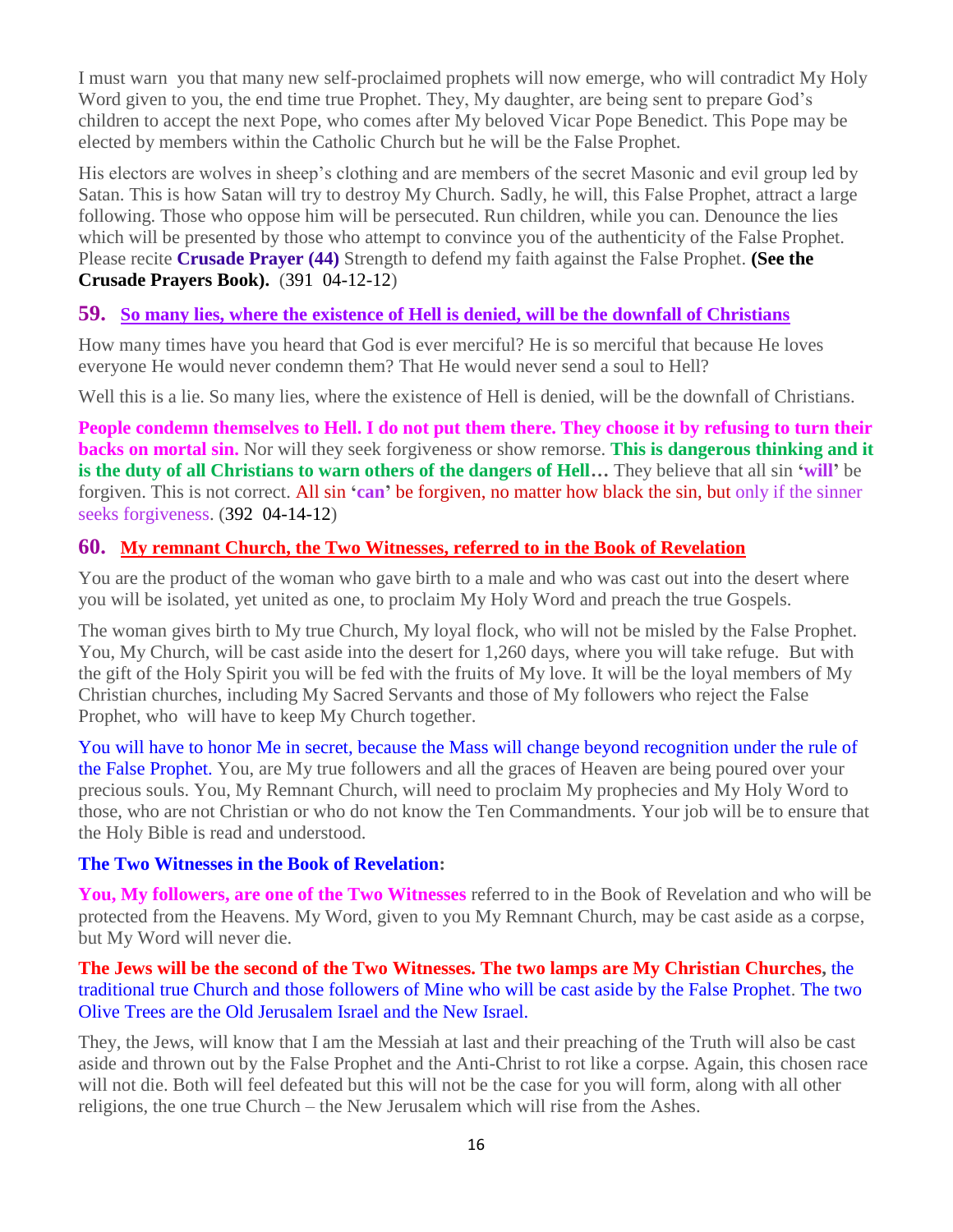You will survive the terrible evil monarchy which will arise under the dual leadership of the False Prophet and the Anti-Christ, both of whom will be cast into the lake of fire that is Hell. (393 04-15-12)

### **61. [I, your beloved Jesus, could never undermine My own Church](http://www.thewarningsecondcoming.com/i-your-beloved-jesus-could-never-undermine-my-own-church/)**

However, I will not stand back and watch My Church, by the hand of one particular sect who has no right to play a role in the Holy See, to disintegrate. For that is precisely what the False Prophet and the imposters who idolize Satan are trying to do. **They want to topple the Catholic Church and break it into little pieces.** This, My children, is how Satan will stand in final rebellion against God, the creator of all things.

**This wicked plan to destroy My Church has been underway for 100 years but, since 1967, it has intensified.** Many imposters, who are members of this evil sect, who worship Satan, entered the **seminaries to gain a foothold in the Vatican. Their powers, while allowed by God the Father, were restricted up to now. As the end times draw nearer, that will change.**

This evil sect will now unleash every power to ensure that they will elect a new replacement for **My Holy Vicar Pope Benedict XVI. (**394 04-16-12**)**

### **62. [My messages are for all religions and creeds including those who do not believe](http://www.thewarningsecondcoming.com/my-messages-are-for-all-religions-and-creeds-including-those-who-do-not-believe/)**

Negativity is caused by Satan and his demon angels. This does not come from God.

Only peace and love can come from God. For all those who want to rid their lives of negative thoughts and feelings, all that is required is devotion to Me, their beloved Jesus Christ.

**Prayer, simple conversation, is enough. In your own words, ask Me to help you.** Said from the heart I will respond immediately and help you to come closer to My Sacred Heart. I am your lifeline. Only I can help you. Please call out to Me in **Crusade Prayer (45). (See the Crusade Prayers Book).**

I love all of you, dear children, no matter what creed you are, no matter how much you have sinned, caused hurt or harm to others. Only I can change the way you live. The only way to free yourself from the difficult life you lead is to call Me so I can help you. (395 04-17-12)

### **63. [Never take unfair advantage of others even in business, politics or any walk of life](http://www.thewarningsecondcoming.com/never-take-unfair-advantage-of-others-even-in-business-politics-or-any-walk-of-life/)**

See everyone you meet in your life, through the eyes of God. Each person was created by God. Each brought into the world through the love of God. Even though certain souls are born with a severe cross to bear they are presented into the world by God with love. Love each other, despite the faults of each other, in honor of My Father.

Search out each face and look upon it as if you are seeing this person in the eyes of God**.** Only then will you find it easier to refrain from judging others. Try to find the best and the good in everyone. Show love and kindness to each other. **(**396 04-19-12**)**

### **64. [Even those who commit terrible sin are loved by God, the Father](http://www.thewarningsecondcoming.com/even-those-who-commit-terrible-sin-are-loved-by-god-the-father/)**

Each one of you is a child of God. Because of this, you are abused, tormented and hurt by Satan and his demons. To those hardened sinners, members of Satan's army, who know that God exists but who chose to idolize the Beast, know this. No matter how much homage you pay Satan, remember, he does not love you. He hates you and will destroy you. His promises to offer you a paradise, both on earth and beyond, are empty lies.

Only I, your beloved Jesus, can save you. My Mercy is so great that I will forgive you anything when you feel remorse. Hurry come to Me now. Do not waste one second for your future happiness is at stake. I promise you eternal life, peace, love, joy and a beautiful Paradise where you will be loved, cherished and where you will want for nothing.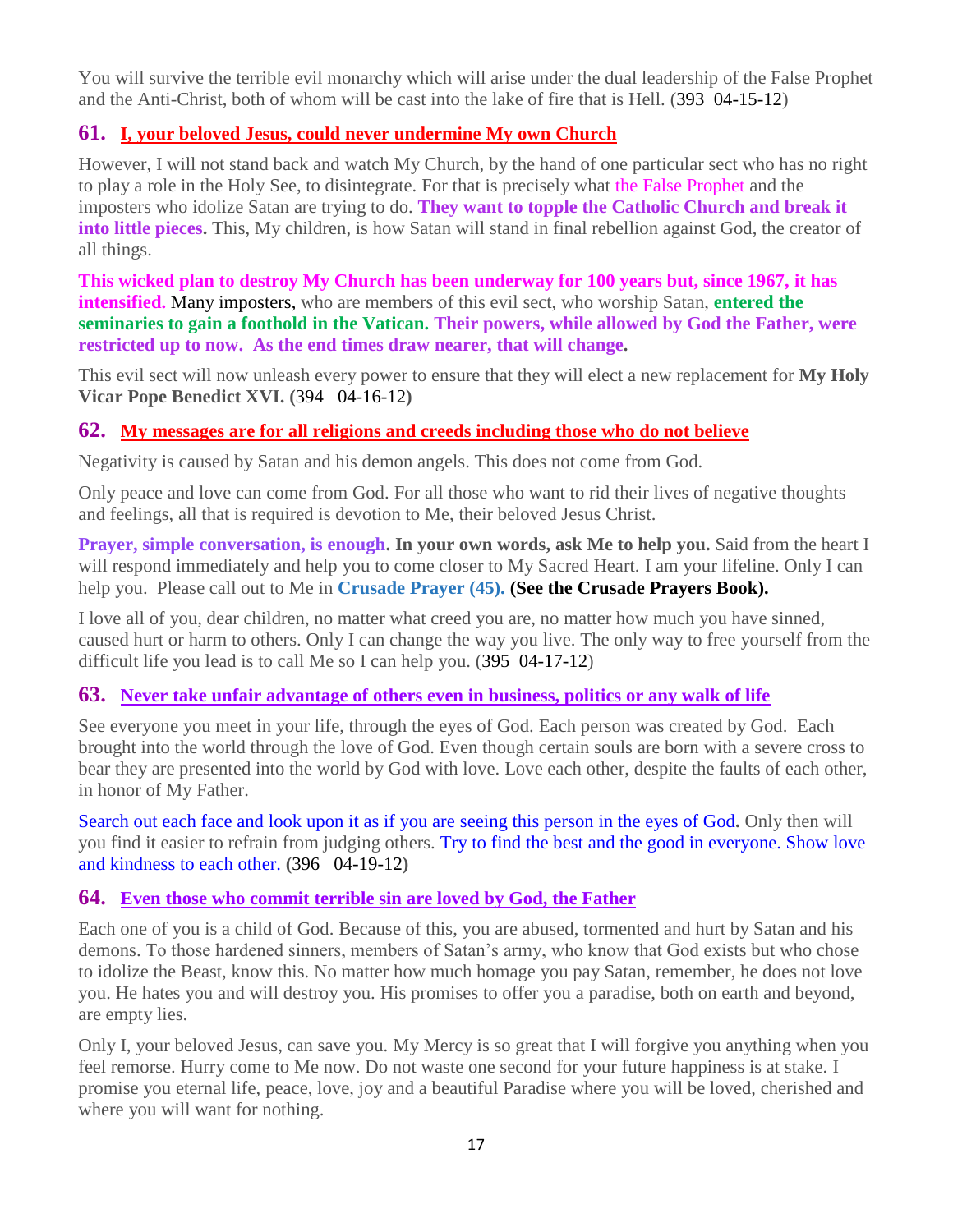If you are involved, at this time, in a web of deceit and evil from which you cannot escape then I ask you to call on me by reciting this

#### **Crusade Prayer (46) Free me from the chains of Satan**

O Jesus, I am lost. I am confused and feel like a prisoner caught in a web I cannot escape from. I trust You, Jesus, to come to my aid and free me from the chains of Satan and his demons.

Help me for I am lost.

I need Your Love to give me the strength to believe in You and trust in You, so that I can be saved from this evil and be shown the Light, so I can find peace, love and happiness at last. Amen.

(397 04-20-12)

#### **65. [Billions of souls, not millions, will convert](http://www.thewarningsecondcoming.com/billions-of-souls-not-millions-will-convert/)**

Because of the prayers of My cherished followers, all of which are heard and answered according to the divine timing of My Eternal Father, much conversion is beginning to flourish.

Very soon all will witness the Glory of God through My Divine Mercy which will be revealed during The Warning. **Billions of souls, not millions, will convert.** This will mean that Satan's power will dwindle when God's Army will rise in strength to defeat the Beast.

All of humanity will know the truth of their existence soon. This will be the turning point for God's children who will unite in preparation for the New Era of Peace where no sin will exist.

Through your gift of prayer, God the Father will use divine intervention to bring those who do not know Him or who do not know He exists closer to His heart. Many souls, however, who do know My Father, and who deliberately turn their back will face terrible chastisements. They will be given every opportunity but will reject God. **(**398 04-21-12**)**

### **66. [Help Me prepare the world for My Second Coming](http://www.thewarningsecondcoming.com/help-me-prepare-the-world-for-my-second-coming/)**

All of God's children who are devout believers must now, out of their loyalty to Me, their beloved Jesus, **help Me prepare the world for My Second Coming.**

I urge all those, in My Holy Name, to allow Me to guide you to help you proclaim the truth of My teachings in every corner of the world.

Preach My simple teachings first. Love of one's neighbor is expected of all those who say they are followers of Mine. Speak only of My Second Coming. My Holy Spirit will flood the souls of those to whom you impart My Holy Word.

But first you must ask Me for this special grace. Before I sanction you to do this most sacred work I call on you to ask me for this grace through the recital of Crusade Prayer (48)

**Crusade Prayer (48) Prayer for the Grace to Proclaim the Second Coming of Christ**

#### Oh My Jesus,

Grant Me the grace to proclaim your Holy Word

To all of humanity so that souls can be saved.

Pour your Holy Spirit over me, your humble servant,

So that your Holy Word can be heard and accepted,

Especially by those souls who need your mercy the most.